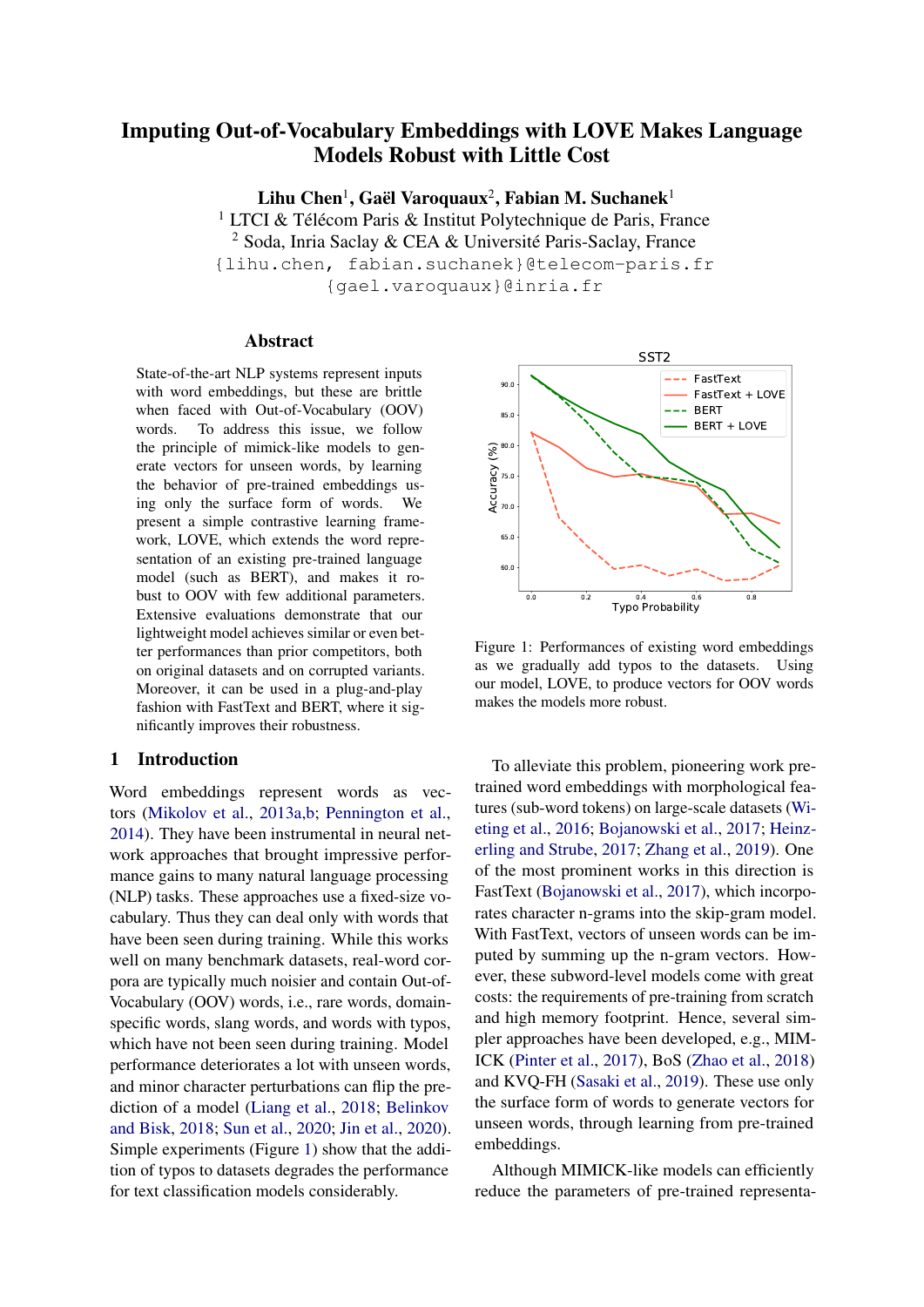<span id="page-1-0"></span>

Figure 2: Our lightweight OOV model, LOVE, learns the behavior of pre-trained embeddings (e.g., FastText and BERT), and is then able to impute vectors for unseen words. LOVE can enhance the robustness of existing word representations in a plug-and-play fashion.

tions and alleviate the OOV problem, two main challenges remain. First, the models remain bound in the trade-off between complexity and performance: The original MIMICK is lightweight but does not produce high-quality word vectors consistently. BoS and KVQ-FH obtain better word representations but need more parameters. Second, these models cannot be used with existing pre-trained language models such as BERT. It is these models, however, to which we owe so much progress in the domain [\(Peters et al.,](#page-10-5) [2018;](#page-10-5) [Devlin](#page-9-3) [et al.,](#page-9-3) [2019;](#page-9-3) [Yang et al.,](#page-11-6) [2019;](#page-11-6) [Liu et al.,](#page-10-6) [2020\)](#page-10-6). To date, these high-performant models are still fragile when dealing with rare words [\(Schick and Schütze,](#page-11-7) [2020\)](#page-11-7), misspellings [\(Sun et al.,](#page-11-0) [2020\)](#page-11-0) and domainspecific words [\(El Boukkouri et al.,](#page-9-4) [2020\)](#page-9-4).

We address these two challenges head-on: we design a new contrastive learning framework to learn the behavior of pre-trained embeddings, dubbed LOVE, Learning Out-of-Vocabulary Embeddings. Our model builds upon a memory-saving mixed input of character and subwords instead of n-gram characters. It encodes this input by a lightweight Positional Attention Module. During training, LOVE uses novel types of data augmentation and hard negative generation. The model is then able to produce high-quality word representations that are robust to character perturbations, while consuming only a fraction of the cost of existing models. For instance, LOVE with 6.5M parameters can obtain similar representations as the original FastText model with more than 900M parameters. What is more, our model can be used in a plug-and-play

fashion to robustify existing language models. We find that using LOVE to produce vectors for unseen words improves the performance of FastText and BERT by around 1.4-6.8 percentage points on noisy text – without hampering their original capabilities (As shown in Figure [2\)](#page-1-0).

In the following, Section [2](#page-1-1) discusses related work, Section [3](#page-2-0) introduces preliminaries, Section [4](#page-3-0) presents our approach, Section [5](#page-5-0) shows our experiments, and Section [6](#page-8-0) concludes. The appendix contains additional experiments and analyses. Our code and data is available at [https:](https://github.com/tigerchen52/LOVE) [//github.com/tigerchen52/LOVE](https://github.com/tigerchen52/LOVE)

#### <span id="page-1-1"></span>2 Related Work

#### 2.1 Character-level Embeddings

To address OOV problems, some approaches inject character-level features into word embeddings during the pre-training [\(Wieting et al.,](#page-11-1) [2016;](#page-11-1) [Cao](#page-9-5) [and Rei,](#page-9-5) [2016;](#page-9-5) [Bojanowski et al.,](#page-9-1) [2017;](#page-9-1) [Heinzer](#page-9-2)[ling and Strube,](#page-9-2) [2017;](#page-9-2) [Kim et al.,](#page-10-7) [2018;](#page-10-7) [Li et al.,](#page-10-8) [2018;](#page-10-8) [Üstün et al.,](#page-11-8) [2018;](#page-11-8) [Piktus et al.,](#page-10-9) [2019;](#page-10-9) [Zhu](#page-12-0) [et al.,](#page-12-0) [2019;](#page-12-0) [Zhang et al.,](#page-11-2) [2019;](#page-11-2) [Hu et al.,](#page-10-10) [2019\)](#page-10-10). One drawback of these methods is that they need to pre-train on a large-scale corpus from scratch. Therefore, simpler models have been developed, which directly mimic the well-trained word embeddings to impute vectors for OOV words. Some of these methods use only the surface form of words to generate embeddings for unseen words [\(Pinter](#page-11-3) [et al.,](#page-11-3) [2017;](#page-11-3) [Zhao et al.,](#page-11-4) [2018;](#page-11-4) [Sasaki et al.,](#page-11-5) [2019;](#page-11-5) [Fukuda et al.,](#page-9-6) [2020;](#page-9-6) [Jinman et al.,](#page-10-11) [2020\)](#page-10-11), while others use both surface and contextual information to create OOV vectors [\(Schick and Schütze,](#page-11-9) [2019a](#page-11-9)[,b\)](#page-11-10). In both cases, the models need an excessive number of parameters. FastText, e.g., uses ~2 million n-gram characters to impute vectors for unseen words.

#### 2.2 Pre-trained Language Models

Currently, the state-of-the-art word representations are pre-trained language models, such as ELMo [\(Peters et al.,](#page-10-5) [2018\)](#page-10-5), BERT [\(Devlin et al.,](#page-9-3) [2019\)](#page-9-3) and XLnet [\(Yang et al.,](#page-11-6) [2019\)](#page-11-6), which adopt subwords to avoid OOV problems. However, BERT is brittle when faced with rare words [\(Schick](#page-11-7) [and Schütze,](#page-11-7) [2020\)](#page-11-7) and misspellings [\(Sun et al.,](#page-11-0) [2020\)](#page-11-0). To make BERT more robust, CharacterBERT [\(El Boukkouri et al.,](#page-9-4) [2020\)](#page-9-4) and Char-BERT [\(Ma et al.,](#page-10-12) [2020\)](#page-10-12) infuse character-level features into BERT and pre-train the variant from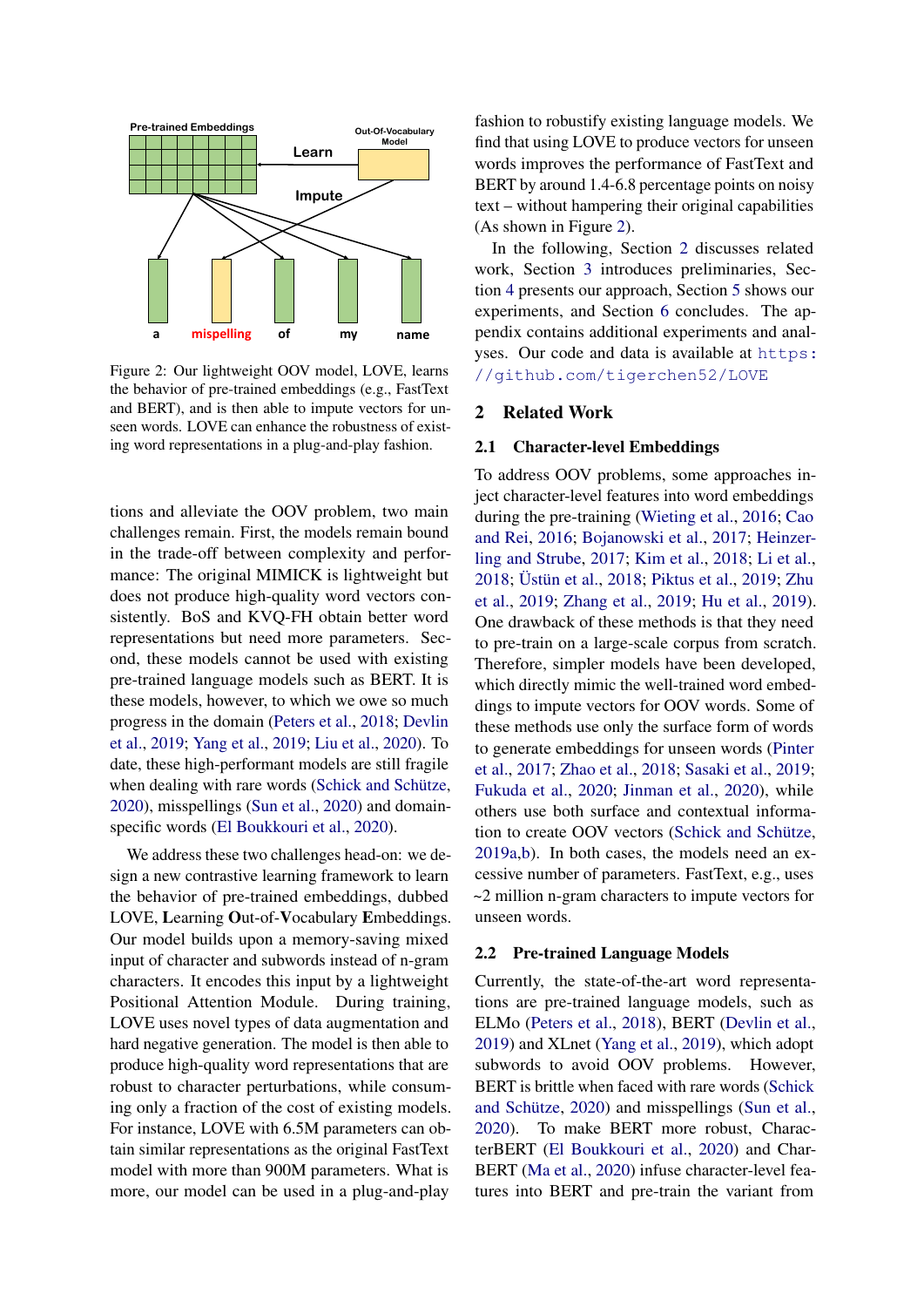scratch. This method can significantly improve the performance and robustness of BERT, but requires pre-training an adapted transformer on a large amount of data. Another work on combating spelling mistakes recommends placing a word corrector before downstream models [\(Pruthi et al.,](#page-11-11) [2019\)](#page-11-11), which is effective and reusable. The main weakness of this method is that an error generated by the word corrector propagates to downstream tasks. For example, converting *"aleph"* to *"alpha"* may break the meaning of a mathematical statement. And indeed, using the word corrector consistently leads to a drop (0.5-2.0 percentage points) in BERT's performance on the SST dataset [\(Socher](#page-11-12) [et al.,](#page-11-12) [2013\)](#page-11-12).

#### 2.3 Contrastive Learning

The origin of contrastive learning can be traced back to the work by [Becker and Hinton](#page-9-7) [\(1992\)](#page-9-7) and [Bromley et al.](#page-9-8) [\(1993\)](#page-9-8). This method has achieved outstanding success in self-supervised representation learning for images [\(Oord et al.,](#page-10-13) [2018;](#page-10-13) [Hjelm et al.,](#page-10-14) [2018;](#page-10-14) [He et al.,](#page-9-9) [2020;](#page-9-9) [Chen](#page-9-10) [et al.,](#page-9-10) [2020;](#page-9-10) [Grill et al.,](#page-9-11) [2020\)](#page-9-11). The contrastive learning framework learns representations from unlabeled data by pulling positive pairs together and pushing negative pairs apart. For training, the positive pairs are often obtained by taking two randomly augmented versions of the same sample and treating the other augmented examples within a mini-batch as negative examples [\(Chen et al.,](#page-9-12) [2017,](#page-9-12) [2020\)](#page-9-10). The most widely used loss is the infoNCE loss (or contrastive loss) [\(Hjelm et al.,](#page-10-14) [2018;](#page-10-14) [Lo](#page-10-15)[geswaran and Lee,](#page-10-15) [2018;](#page-10-15) [Chen et al.,](#page-9-10) [2020;](#page-9-10) [He](#page-9-9) [et al.,](#page-9-9) [2020\)](#page-9-9). Although many approaches adopt contrastive learning to represent sentences [\(Giorgi](#page-9-13) [et al.,](#page-9-13) [2020;](#page-9-13) [Wu et al.,](#page-11-13) [2020;](#page-11-13) [Gao et al.,](#page-9-14) [2021\)](#page-9-14), it has so far not been applied to word representations.

<span id="page-2-1"></span>

|                         | Input                                         | Encoder     | Loss                                 |
|-------------------------|-----------------------------------------------|-------------|--------------------------------------|
| <b>MIMICK</b><br>(2017) | character sequence<br>$\{s,p,e,1,1\}$         | <b>RNNs</b> | $\mathcal{L}_{\text{die}}$           |
| <b>BoS</b><br>(2018)    | n-gram subword<br>$\{spe, pel, ell\}$         | <b>SUM</b>  | $\mathcal{L}_{\mathsf{die}}$         |
| KVQ-FH<br>(2019)        | adapted n-gram subword<br>$\{spe, pel, ell\}$ | Attention   | $\mathcal{L}_{\mathcal{A}\text{ie}}$ |
|                         |                                               |             |                                      |

Table 1: Details of different mimick-like models, with the word spell as an example.

## <span id="page-2-0"></span>3 Preliminaries

#### <span id="page-2-3"></span>3.1 Mimick-like Model

Given pre-trained word embeddings, and given an OOV word, the core idea of MIMICK [\(Pinter et al.,](#page-11-3) [2017\)](#page-11-3) is to impute an embedding for the OOV word using the surface form of the word, so as to mimic the behavior of the known embeddings. BoS [\(Zhao](#page-11-4) [et al.,](#page-11-4) [2018\)](#page-11-4), KVQ-FH [\(Sasaki et al.,](#page-11-5) [2019\)](#page-11-5), Robust Backed-off Estimation [\(Fukuda et al.,](#page-9-6) [2020\)](#page-9-6), and PBoS [\(Jinman et al.,](#page-10-11) [2020\)](#page-10-11) work similarly, and we refer to them as mimick-like models.

Formally, we have a fixed-size vocabulary set  $V$ , with an embedding matrix  $\mathbf{W} \in \mathbb{R}^{|\mathcal{V}| \times m}$ , in which each row is a word vector  $\mathbf{u}_w \in \mathbb{R}^m$  for the word w. A mimick-like model aims to impute a vector  $v_w$ for an arbitrary word  $w \notin V$ . The training objective of mimick-like models is to minimize the expected distance between  $\mathbf{u}_w$  and  $\mathbf{v}_w$  pairs:

$$
\mathcal{L}_{\text{dis}} = \frac{1}{|\mathcal{V}|} \sum_{w \in \mathcal{V}} \psi(\mathbf{u}_w, \mathbf{v}_w)
$$
(1)

Here,  $\psi(\cdot)$  is a distance function, e.g., the Euclidean distance  $\psi = ||\mathbf{u}_w - \mathbf{v}_w||_2^2$  $\frac{2}{2}$  or the cosine distance  $\psi = 1 - \cos(\mathbf{u}_w, \mathbf{v}_w)$ . The vector  $\mathbf{v}_w$  is generated by the following equation:

$$
\mathbf{v}_w = \phi(\zeta(w)), \text{ for } w \in \mathcal{V} \text{ or } w \notin \mathcal{V} \qquad (2)
$$

Here,  $\zeta(\cdot)$  is a function that maps w to a list of subunits based on the surface form of the word (e.g., a character or subword sequence). After that, the sequence is fed into the function  $\phi(\cdot)$  to produce vectors, and the inside structure can be CNNs, RNNs, or a simple summation function. After training, the model can impute vectors for arbitrary words. Table [1](#page-2-1) shows some features of three mimick-like models.

## 3.2 Contrastive Learning

Contrastive learning methods have achieved significant success for image representation [\(Oord et al.,](#page-10-13) [2018;](#page-10-13) [Chen et al.,](#page-9-10) [2020\)](#page-9-10). The core idea of these methods is to encourage learned representations for positive pairs to be close, while pushing representations from sampled negative pairs apart. The widely used contrastive loss [\(Hjelm et al.,](#page-10-14) [2018;](#page-10-14) [Logeswaran and Lee,](#page-10-15) [2018;](#page-10-15) [Chen et al.,](#page-9-10) [2020;](#page-9-10) [He](#page-9-9) [et al.,](#page-9-9) [2020\)](#page-9-9) is defined as:

<span id="page-2-2"></span>
$$
\ell_{cl} = -\log \frac{e^{\text{sim}(\mathbf{u}_i^{\mathsf{T}} \mathbf{u}^+) / \tau}}{e^{\text{sim}(\mathbf{u}_i^{\mathsf{T}} \mathbf{u}^+) / \tau} + \sum e^{\text{sim}(\mathbf{u}_i^{\mathsf{T}} \mathbf{u}^-) / \tau}}
$$
(3)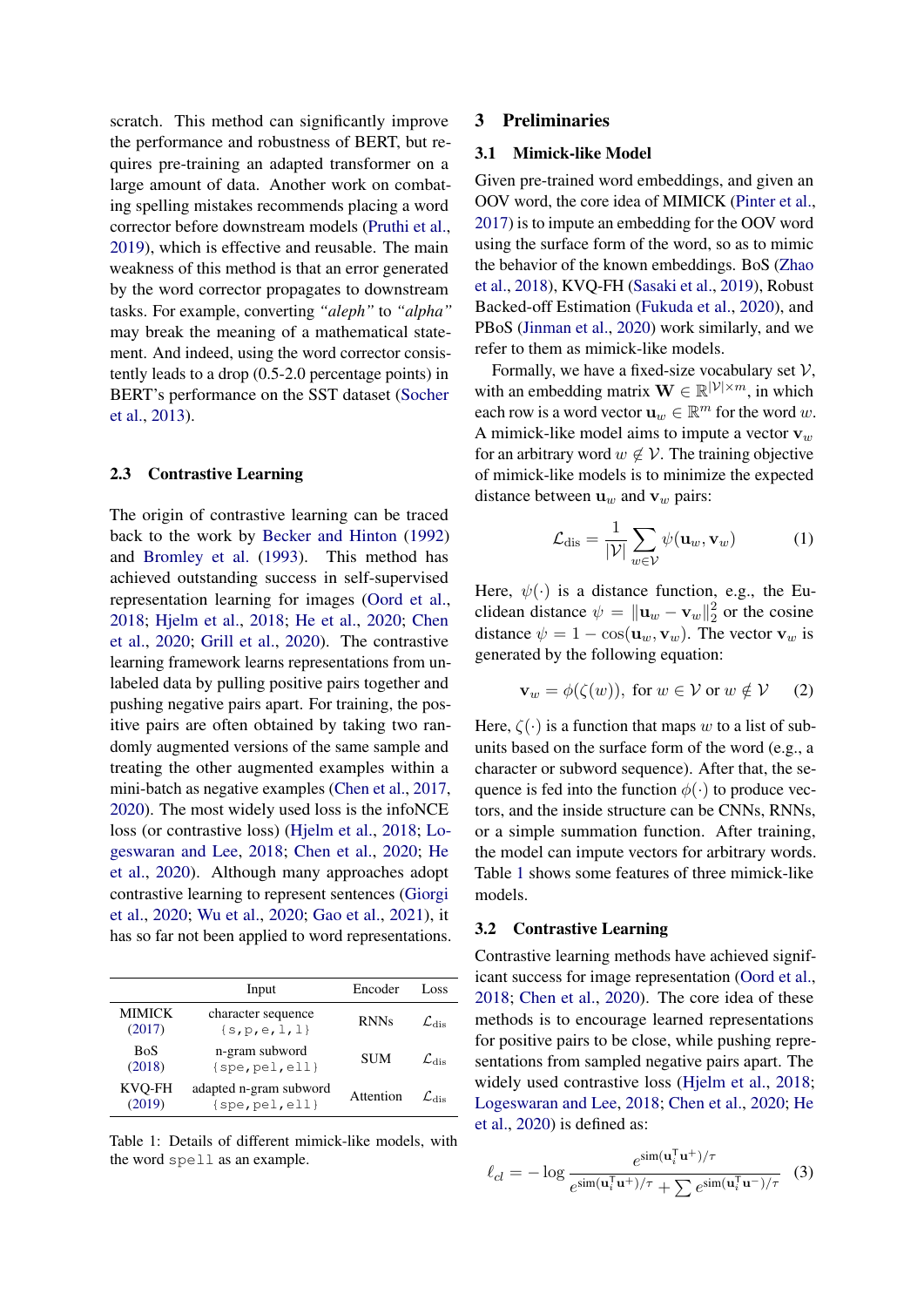Here,  $\tau$  is a temperature parameter, sim( $\cdot$ ) is a similarity function such as cosine similarity, and  $(u_i, u^+)$ ,  $(u_i, u^-)$  are positive pairs and negative pairs, respectively (assuming that all vectors are normalized). During training, positive pairs are usually obtained by augmentation for the same sample, and negative examples are the other samples in the mini-batch. This process learns representations that are invariant against noisy factors to some extent.

## <span id="page-3-0"></span>4 Our Approach: LOVE

LOVE (Learning Out-of-Vocabulary Embeddings) draws on the principles of contrastive learning to maximize the similarity between target and generated vectors, and to push apart negative pairs. An overview of our framework is shown in Figure [3.](#page-4-0) It is inspired by work in visual representation learning [\(Chen et al.,](#page-9-10) [2020\)](#page-9-10), but differs in that one of the positive pairs is obtained from pre-trained embeddings instead of using two augmented versions. We adopt five novel types of word-level augmentations and a lightweight Positional Attention Module in this framework. Moreover, we find that adding hard negatives during training can effectively yield better representations. We removed the nonlinear projection head after the encoder layer, because its improvements are specific to the representation quality in the visual field. Furthermore, our approach is not an unsupervised contrastive learning framework, but a supervised learning approach.

Our framework takes a word from the original vocabulary and uses data augmentation to produce a corruption of it. For example, "misspelling" becomes "mispelling" after dropping one letter "s". Next, we obtain a target vector from the pre-trained embeddings for the original word, and we generate a vector for the corrupted word. These two vectors are a pair of positive samples, and we maximize the similarity between them while making the distance of negative pairs (other samples in the same mini-batch) as large as possible. As mentioned before, we use the contrastive loss as an objective function (Eq [3\)](#page-2-2). There are five key ingredients in the framework that we will detail in the following (similar to the ones in Table [1\)](#page-2-1): the Input Method, the Encoder, the Loss Function, our Data Augmentation, and the choice of Hard Negatives.

#### 4.1 Input Method

Our goal is to use the surface form to impute vectors for words. The question is thus how to design the function  $\zeta(\cdot)$  mentioned in Section [3.1](#page-2-3) to represent each input word. MIMICK [\(Pinter](#page-11-3) [et al.,](#page-11-3) [2017\)](#page-11-3) straightforwardly uses the character sequence (see Table [1\)](#page-2-1). This, however, loses the information of morphemes, i.e., sequences of characters that together contribute a meaning. Hence, FastText [\(Bojanowski et al.,](#page-9-1) [2017\)](#page-9-1) adopts character n-grams. Such n-grams, however, are highly redundant. For example, if we use substrings of length 3 to 5 to represent the word misspelling, we obtain a list with 24 n-gram characters – while only the substrings {mis, spell, ing} are the three crucial units to understand the word. Hence, like BERT, we use WordPiece [\(Wu et al.,](#page-11-14) [2016\)](#page-11-14) with a vocabulary size of around 30000 to obtain meaningful subwords of the input word. For the word misspelling, this yields {miss, ##pel, ##ling }. However, if we just swap two letters (as by a typo), then the sequence becomes completely different: {mi, ##sp, ##sell, ##ing }. Therefore, we use both the character sequence and subwords (Figure [A1\)](#page-13-0).

We shrink our vocabulary by stemming all words and keeping only the base form of each word, and by removing words with numerals. This decreases the size of vocabulary from 30 000 to 21 257 without degrading performance too much (Section [A.1\)](#page-13-1).

#### 4.2 Encoder

Let us now design the function  $\phi(\cdot)$  mentioned in Section [3.1.](#page-2-3) We are looking for a function that can encode both local features and global features. Local features are character n-grams, which provide robustness against minor variations such as character swaps or omissions. Global features combine local features regardless of their distance. For the word misspelling, a pattern of prefix and suffix mis+ing can be obtained by combining the local information at the beginning and the end of the word. Conventional CNNs, RNNs, and self-attention cannot extract such local and global information at the same time. Therefore, we design a new Positional Attention Module. Suppose we have an aforementioned mixed input sequence and a corresponding embedding matrix  $\mathbf{V} \in \mathbb{R}^{|\mathcal{V}| \times d}$  where d is the dimension of vectors. Then the input can be represented by a list of vectors:  $\mathbf{X} = {\mathbf{x}_1, \mathbf{x}_2, ..., \mathbf{x}_n} \in \mathbb{R}^{n \times d}$  where *n* is the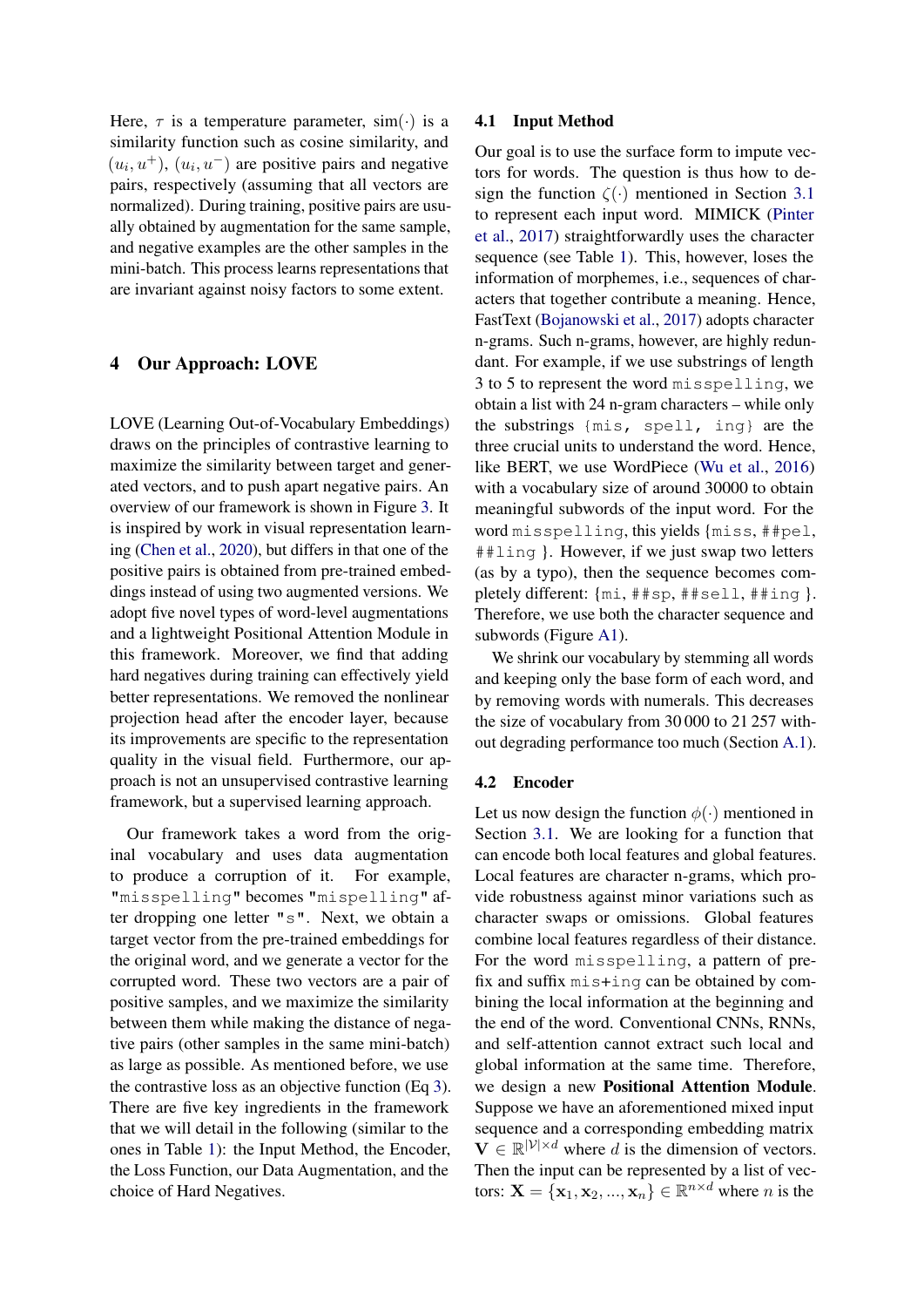<span id="page-4-0"></span>

Figure 3: The framework of LOVE with an example of the word misspelling.

length of the input. To extract local information, we first adopt positional attention to obtain n-gram features, and then feed them into a conventional self-attention layer to combine them in a global way. This can be written as:

$$
\bar{\mathbf{X}} = \text{SA}(\text{PA}(\mathbf{X})) \mathbf{W}^O \tag{4}
$$

Here, SA is a standard multi-head self-attention and PA is a positional attention.  $\mathbf{W}^O \in \mathbb{R}^{d_V \times d_O}$ is a trainable parameter matrix, where  $d_V$  are the dimensions of values in SA and PA, and  $d<sub>O</sub>$  is that of  $\bar{X}$ . As for the Positional Attention, we adopt absolute sinusoidal embeddings [\(Vaswani et al.,](#page-11-15) [2017\)](#page-11-15) to compute positional correlations:

$$
PA(X) = Softmax\left(\frac{PP^{T}}{\sqrt{d}}\right)(X W^{V})
$$
 (5)

Here,  $P \in \mathbb{R}^{n \times d}$  are the position embeddings, and  $\mathbf{W}^V \in \mathbb{R}^{d \times d_V}$  are the corresponding parameters. More details about the encoder are in Appendix [C.4.](#page-15-0)

## 4.3 Loss Function

In this section, we focus on the loss function  $\mathcal{L}(\cdot)$ . Mimick-like models often adopt the mean squared error (MSE), which tries to give words with the same surface forms similar embeddings. However, the MSE only pulls positive word pairs closer, and does not push negative word pairs apart. Therefore, we use the contrastive loss instead (Equation [3\)](#page-2-2). [Wang and Isola](#page-11-16) [\(2020\)](#page-11-16) found that the contrastive loss optimizes two key properties: *Alignment* and *Uniformity*. The Alignment describes the expected

distance (closeness) between positive pairs:

$$
\ell_{\text{align}} \triangleq \mathop{\mathbb{E}}_{(x,y)\sim p_{\text{pos}}} \psi(\mathbf{u}_x, \mathbf{u}_y) \tag{6}
$$

Here,  $p_{\text{pos}}$  is the distribution of positive pairs. The Uniformity measures whether the learned representations are uniformly distributed in the hypersphere:

$$
\ell_{\text{uniform}} \triangleq \log \mathop{\mathbb{E}}_{(x,y)^{i.i.d.} p_{\text{data}}} e^{-t \cdot \psi(\mathbf{u}_x, \mathbf{u}_y)} \quad (7)
$$

Here,  $p_{data}$  is the data distribution and  $t > 0$  is a parameter. The two properties are consistent with our expected word representations: positive word pairs should be kept close and negative word pairs should be far from each other, finally scattered over the hypersphere.

## 4.4 Data Augmentation and Hard Negatives

Our positive word pairs are generated by data augmentation, which can increase the amount of training samples by using existing data. We use various strategies (Figure [4\)](#page-5-1) to increase the diversity of our training samples: (1) Swap two adjacent characters, (2) Drop a character, (3) Insert a new character, (4) Replace a character according to keyboard distance, (5) Replace the original word by a synonymous word. The first four augmentations are originally designed to protect against adversarial attacks [\(Pruthi et al.,](#page-11-11) [2019\)](#page-11-11). We add the synonym replacement strategy to keep semantically similar words close in the embedding space – something that cannot be achieved by the surface form alone. Specifically, a set of synonyms is obtained by retrieving the nearest neighbors from pre-trained embeddings like FastText.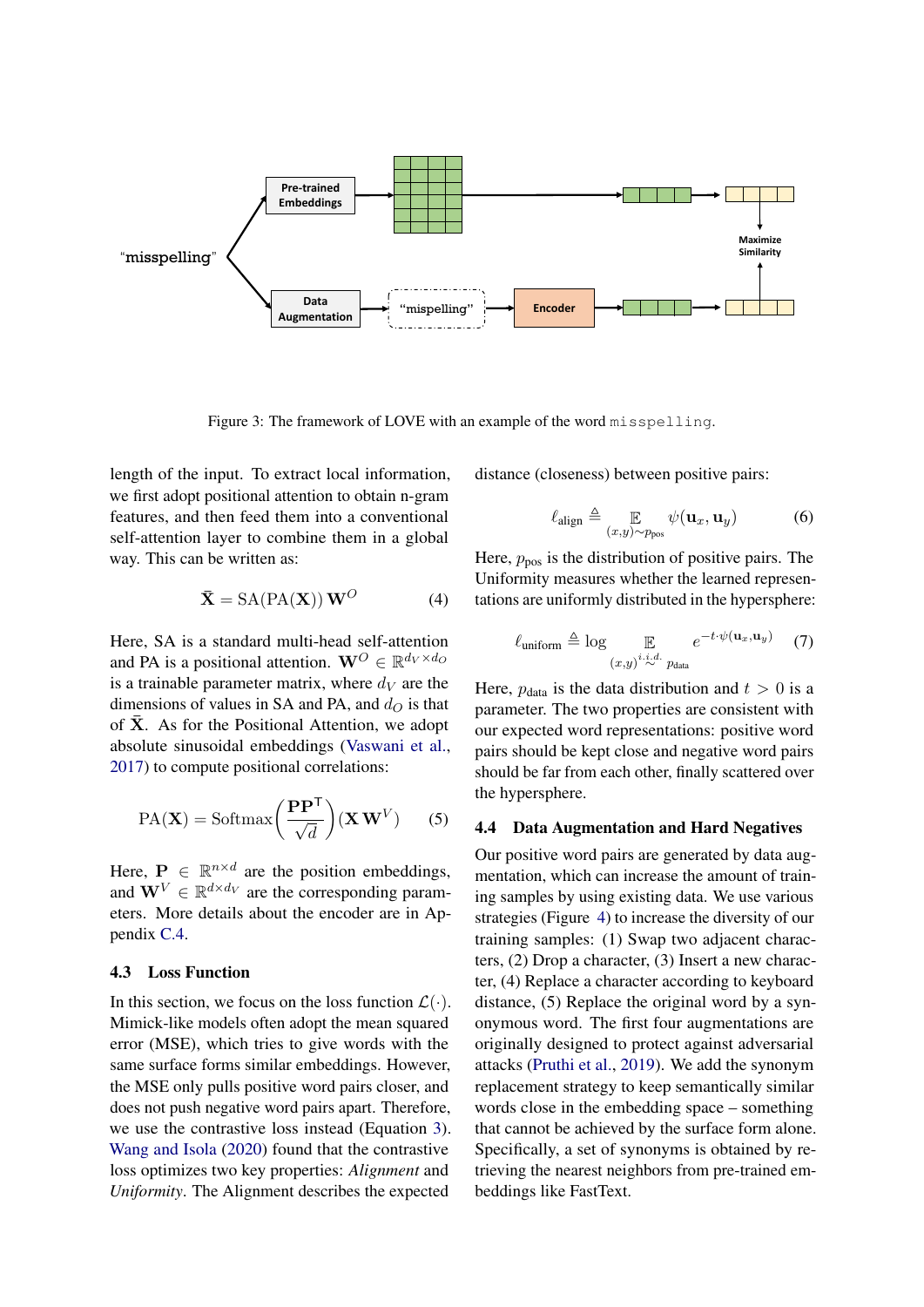<span id="page-5-1"></span>

Figure 4: Illustrations of different augmentations for the word misspelling.

Negative word pairs are usually chosen randomly from the mini-batch. However, we train our model to be specifically resilient to *hard negatives (or difficult negatives)*, i.e., words with similar surface forms but different meanings (e.g., *misspelling* and *dispelling*). To this end, we add a certain number of hard negative samples (currently 3 of them) to the mini-batch, by selecting word pairs that are not synonyms and have a small edit distance.

## <span id="page-5-2"></span>4.5 Mimicking Dynamical Embeddings

Pre-trained Language Models (e.g., ELMo [\(Peters](#page-10-5) [et al.,](#page-10-5) [2018\)](#page-10-5) and BERT [\(Devlin et al.,](#page-9-3) [2019\)](#page-9-3)) dynamically generate word representations based on specific contexts, which cannot be mimicked directly. To this end, we have two options: We can either learn the behavior of the *input embeddings* in BERT before the multi-layer attentions or mimic the static *distilled embeddings* [\(Bommasani et al.,](#page-9-15) [2020;](#page-9-15) [Gupta and Jaggi,](#page-9-16) [2021\)](#page-9-16).

We use the BERT as an example to explain these two methods. Suppose we have a subword sequence after applying WordPiece to a sentence:  $W = \{w_1, w_2, ..., w_n\}$ . For the subword sequence W, BERT first represents it as a list of subword embeddings:  $\mathbf{E}^{in} = \{ \mathbf{e}^{sub}_1, \mathbf{e}^{sub}_2, ..., \mathbf{e}^{sub}_n \}$ . We refer to this static representation as the Input Embedding of BERT, and we can use our model to mimic the behavior of this part. We call this method *mimicking input embeddings*. For ease of implementation, we learn only from the words that are not separated into pieces. After that step, BERT applies a multilayer multi-head attention to the input embeddings  $E^{in}$ , which yields a contextual representation for

each subword:  $\mathbf{E}^{out} = \{ \mathbf{e}^{out}_1, \mathbf{e}^{out}_2, ..., \mathbf{e}^{out}_n \}$ . However, these contextual representations vary according to the input sentence and we cannot learn from them directly. Instead, we choose to mimic the distilled static embeddings from BERT, which are obtained by pooling (max or average) the contextual embeddings of the word in different sentences. We call this method *mimicking distilled embeddings*. The latter allows for better word representations, while the former does not require training on a large-scale corpus. Our empirical studies show that mimicking distilled embeddings performs only marginally better. Therefore, we decided to rather learn the input embeddings of BERT, which is simple yet effective

## 4.6 Plug and Play

One of the key advantages of our model is that it can be used as a plug-in for other models. For models with static word embeddings like FastText, one can simply use our model to generate vectors for unseen words. For models with dynamic word embeddings like BERT, if a single word is tokenized into several parts, e.g. misspelling = {miss, ##pel, ##ling }, we regard it as an OOV word. Then, we replace the embeddings of the subwords by a single embedding produced by our model before the attention layer. Our final enhanced BERT model has 768 dimensions and 16M parameters. Note that the BERT-base model has ~110M parameters and its distilled one has ~550M parameters.

#### <span id="page-5-0"></span>5 Experiments

## 5.1 Evaluation Datasets

There are two main methods to evaluate word representations: Intrinsic and Extrinsic. Intrinsic evaluations measure syntactic or semantic relationships between words directly, e.g., word similarity in word clusters. Extrinsic evaluations measure the performance of word embeddings as input features to a downstream task, e.g., named entity recognition (NER) and text classification. Several studies have shown that there is no consistent correlation between intrinsic and extrinsic evaluation results [\(Chiu et al.,](#page-9-17) [2016;](#page-9-17) [Faruqui et al.,](#page-9-18) [2016;](#page-9-18) [Wang et al.,](#page-11-17) [2019\)](#page-11-17). Hence, we evaluate our representation by both intrinsic and extrinsic metrics. Specifically, we use 8 intrinsic datasets (6 word similarity and 2 word cluster tasks): RareWord [\(Luong et al.,](#page-10-16) [2013\)](#page-10-16), SimLex [\(Hill et al.,](#page-10-17) [2015\)](#page-10-17), MTurk [\(Halawi et al.,](#page-9-19) [2012\)](#page-9-19), MEN [\(Bruni et al.,](#page-9-20) [2014\)](#page-9-20), WordSim [\(Agirre](#page-8-1)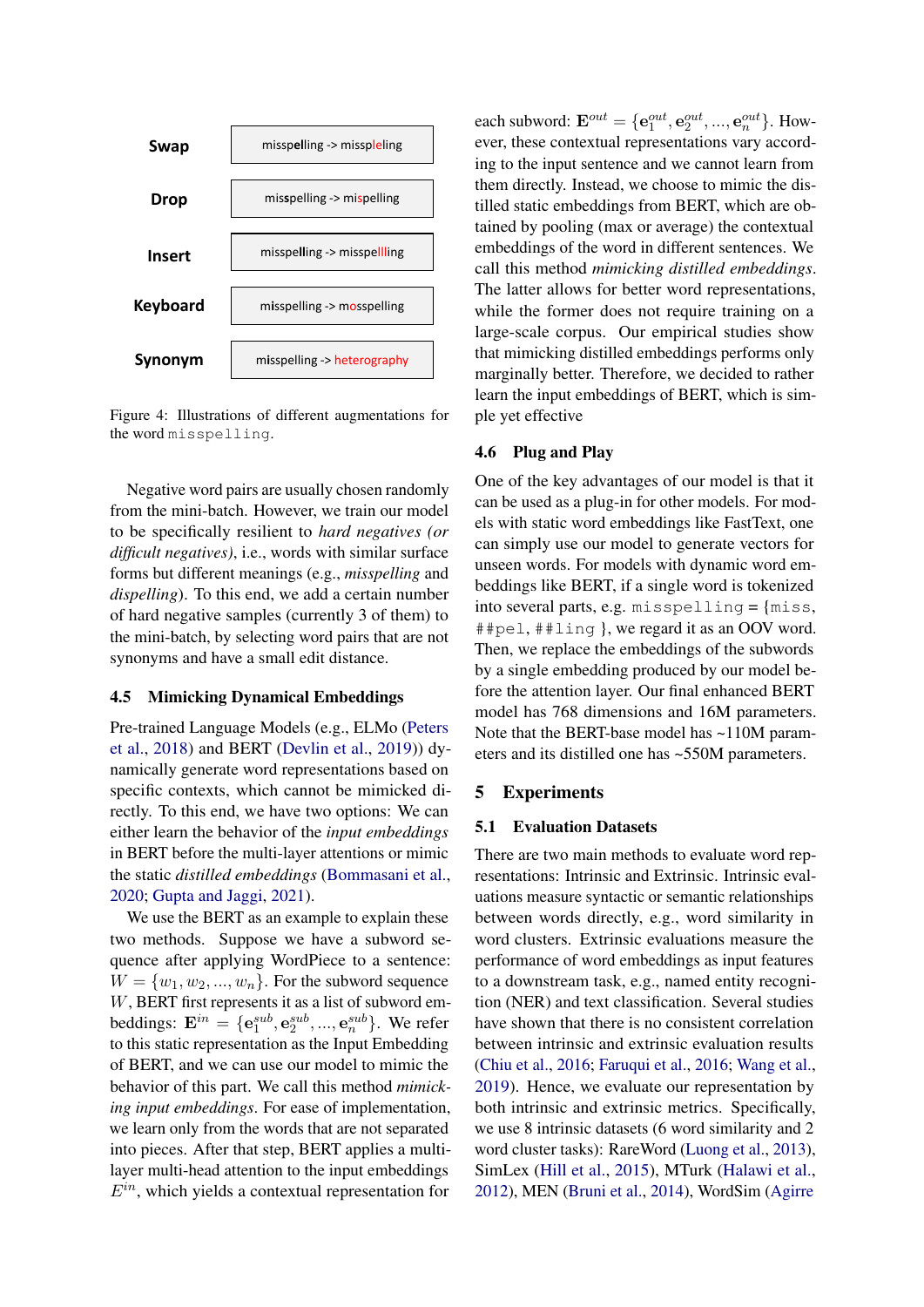<span id="page-6-1"></span>

|                      | parameters |                          |                 |        | <b>Word Similarity</b> |            |         |                |      | Word Cluster | Avg  |
|----------------------|------------|--------------------------|-----------------|--------|------------------------|------------|---------|----------------|------|--------------|------|
|                      | embedding  | others                   | <b>RareWord</b> | SimLex | <b>MTurk</b>           | <b>MEN</b> | WordSim | <b>SimVerb</b> | AP   | <b>BLESS</b> |      |
| FastText (2017)      | 969M       | $\overline{\phantom{a}}$ | 48.1            | 30.4   | 66.9                   | 78.1       | 68.2    | 25.7           | 58.0 | 71.5         | 55.9 |
| <b>MIMICK (2017)</b> | 9M         | 517K                     | 27.1            | 15.9   | 32.5                   | 36.5       | 15.0    | 7.5            | 59.3 | 72.0         | 33.2 |
| BoS (2018)           | 500M       | $\overline{\phantom{a}}$ | 44.2            | 27.4   | 55.8                   | 65.5       | 53.8    | <u>22.1</u>    | 41.8 | 39.0         | 43.7 |
| KVO-FH (2019)        | 12M        | $\overline{\phantom{a}}$ | 42.4            | 20.4   | 55.2                   | 63.4       | 53.1    | 16.4           | 39.1 | 42.5         | 41.6 |
| LOVE                 | 6.3M       | 200K                     | 42.2            | 35.0   | 62.0                   | 68.8       | 55.1    | 29.4           | 53.2 | 51.5         | 49.7 |

Table 2: Performance on the intrinsic tasks, measured as Spearman's  $\rho$  and purity for word similarity and clustering. Best performance among the mimick-like models in bold, second-best underlined.

<span id="page-6-2"></span>

|                      | parameters |        | SST <sub>2</sub> |          | МR       |          | CoNLL-03                 |          | <b>BC2GM</b> |          | Avg                      |
|----------------------|------------|--------|------------------|----------|----------|----------|--------------------------|----------|--------------|----------|--------------------------|
|                      | embedding  | others | original         | $+$ typo | original | $+$ typo | original                 | $+$ typo | original     | $+$ typo |                          |
| FastText (2017)      | 969M       |        | 82.3             | 60.5     | 73.3     | 62.2     | 86.4                     | 66.3     | 71.8         | 53.4     | 69.5                     |
| <b>Edit Distance</b> | 969M       |        | ۰                | 67.4     | ۰        | 68.3     | $\overline{\phantom{a}}$ | 76.2     | -            | 66.6     | $\overline{\phantom{a}}$ |
| <b>MIMICK (2018)</b> | 9M         | 517K   | 69.7             | 62.3     | 73.6     | 61.4     | 68.0                     | 65.2     | 56.6         | 56.7     | 64.2                     |
| BoS (2018)           | 500M       |        | 79.7             | 72.6     | 73.6     | 69.5     | 79.5                     | 68.6     | 66.4         | 61.5     | 71.5                     |
| KVO-FH (2019)        | 12M        |        | 77.8             | 71.4     | 72.9     | 66.5     | 73.1                     | 70.4     | 46.2         | 53.5     | 66.5                     |
| LOVE                 | 6.3M       | 200K   | 81.4             | 73.2     | 74.4     | 66.7     | <u>78.6</u>              | 69.7     | 64.7         | 63.8     | 71.6                     |

Table 3: Performance on the extrinsic tasks, measured as accuracy and F1 (five runs of different learning rates) for text classification and NER, respectively. Typos are generated by simulated errors of an OCR engine [\(Ma,](#page-10-18) [2019\)](#page-10-18). The speed of producing word vectors with Edit Distance and LOVE is *380s/10K* words and *0.9s/10K* words, respectively.

[et al.,](#page-8-1) [2009\)](#page-8-1), Simverb [\(Agirre et al.,](#page-8-1) [2009\)](#page-8-1), AP [\(Al](#page-9-21)[muhareb,](#page-9-21) [2006\)](#page-9-21) and BLESS [\(Baroni and Lenci,](#page-9-22) [2011\)](#page-9-22). We use four extrinsic datasets (2 text classification and 2 NER tasks): SST2 [\(Socher et al.,](#page-11-12) [2013\)](#page-11-12), MR [\(Pang and Lee,](#page-10-19) [2005\)](#page-10-19), CoNLL-03 [\(Sang](#page-11-18) [and De Meulder,](#page-11-18) [2003\)](#page-11-18) and BC2GM [\(Smith et al.,](#page-11-19) [2008\)](#page-11-19). It is worth noting that the RareWord dataset contains many long-tail words and the BC2GM is a domain-specific NER dataset. All data augmentations and typo simulations are implemented by NLPAUG<sup>[1](#page-6-0)</sup>. Appendix [B](#page-13-2) provides more details on our datasets and experimental settings.

## 5.2 Results on Intrinsic Tasks

Table [2](#page-6-1) shows the experimental results on 8 intrinsic tasks. Compared to other mimick-like models, our model achieves the best average score across 8 datasets while using the least number of parameters. Specifically, our model performs best on 5 word similarity tasks, and second-best on the word cluster tasks. Although there is a gap between our model and the original FastText, we find our performance acceptable, given that our model is 100x times smaller.

#### 5.3 Results on Extrinsic Tasks

Table [3](#page-6-2) shows the results on four downstream datasets and their corrupted version. In this experiment, we introduce another non-trivial baseline: Edit Distance. For each corrupted word, we find

the most similar word from a vocabulary using edit distance and then use the pre-trained vectors of the retrieved word. Considering the time cost, we only use the first 20K words appearing in FastText (2M words) as reference vocabulary.

The typo words are generated by simulating post-OCR errors. For the original datasets, our model obtains the best results across 2 datasets and the second-best on NER datasets compared to other mimick-like models. For the corrupted datasets, the performance of the FastText model decreases a lot and our model is the second best but has very close scores with BoS consistently. Compared to other mimick-like models, our model with 6.5M achieves the best average score. Although Edit Distance can effectively restore the original meaning of word, it is 400x times more time-consuming than our model.

#### 5.4 Robustness Evaluation

In this experiment, we evaluate the robustness of our model by gradually adding simulated post-OCR typos [\(Ma,](#page-10-18) [2019\)](#page-10-18). Table [4](#page-7-0) shows the performances on SST2 and CoNLL-03 datasets. We observe that our model can improve the robustness of the original embeddings without degrading their performance. Moreover, we find our model can make FastText more robust compared to other commonly used methods against unseen words: a generic UNK token or character-level representation of neural networks. Figure [5](#page-7-1) shows the robust-

<span id="page-6-0"></span><sup>1</sup>https://qithub.com/makcedward/nlpaug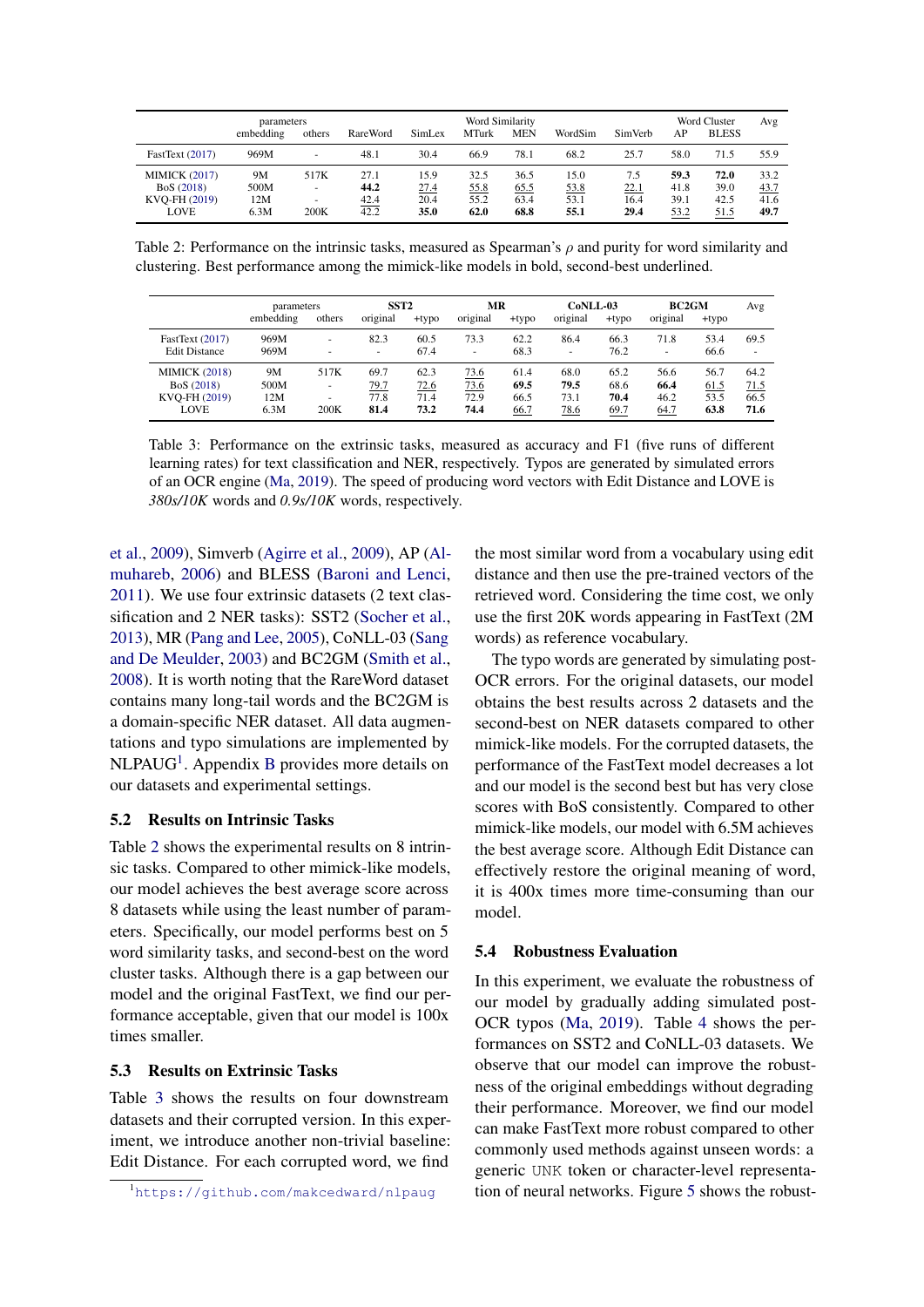<span id="page-7-0"></span>

| SST <sub>2</sub>            |          |        |      |      |      | $CoNL-03$ |          |      |      |      |      |      |      |
|-----------------------------|----------|--------|------|------|------|-----------|----------|------|------|------|------|------|------|
| <b>Typo Probability</b>     | original | $10\%$ | 30%  | 50%  | 70%  | 90%       | original | 10%  | 30%  | 50%  | 70%  | 90%  | Avg  |
| <b>Static Embeddings</b>    |          |        |      |      |      |           |          |      |      |      |      |      |      |
| FastText                    | 82.3     | 68.2   | 59.8 | 56.7 | 57.8 | 60.3      | 86.4     | 81.6 | 78.9 | 73.9 | 70.2 | 63.4 | 70.0 |
| FastText + LOVE             | 82.1     | 79.8   | 74.9 | 74.2 | 68.8 | 67.2      | 86.3     | 84.7 | 81.8 | 77.5 | 73.1 | 71.3 | 76.8 |
| <b>Dynamical Embeddings</b> |          |        |      |      |      |           |          |      |      |      |      |      |      |
| <b>BERT</b>                 | 91.5     | 88.2   | 78.9 | 74.7 | 69.0 | 60.1      | 91.2     | 89.8 | 86.2 | 83.4 | 79.9 | 76.5 | 80.7 |
| <b>BERT + LOVE</b>          | 91.5     | 88.3   | 83.7 | 77.4 | 72.7 | 63.3      | 89.9     | 88.3 | 86.1 | 84.3 | 80.8 | 78.3 | 82.1 |

Table 4: Robust evaluation (five runs of different learning rates) on text classification and NER under simulated post-OCR typos. We use uncased and cased BERT-base model for SST2 and CoNLL-03, respectively.

<span id="page-7-1"></span>

Figure 5: Evaluation of different methods based on FastText under typos.

ness check of different strategies. FastText+LOVE has a consistent improvement on both SST2 and CoNLL-03 datasets. At the same time, LOVE degrades the performance on the original datasets only marginally if at all.

#### 5.5 Ablation Study

We now vary the components in our architecture (input method, encoder and loss function) to demonstrate the effectiveness of our architecture.

Input Method. To validate the effect of our Mixed Input strategy, we compare it with two other methods: using only the character sequence or only the subword sequence. Table [5](#page-7-2) shows that the Mixed method achieves better representations, and any removal of char or subword information can decrease the performance.

Encoder. To encode the input sequence, we developed the Positional Attention Module (PAM), which first extracts ngram-like local features and then uses self-attention combine them without distance restrictions. Table [5](#page-7-2) shows that PAM performs the best, which validates our strategy of incorporating both local and global parts inside a word. At the same time, the number of parameters

<span id="page-7-2"></span>

|                                                                     | parameters<br>embedding   | others       | RareWord            | SST <sub>2</sub>     |  |  |  |  |  |
|---------------------------------------------------------------------|---------------------------|--------------|---------------------|----------------------|--|--|--|--|--|
| The original LOVE                                                   | 6.3M                      | 200K         | 42.2                | 81.4                 |  |  |  |  |  |
|                                                                     | Varying the input method  |              |                     |                      |  |  |  |  |  |
| only use Char<br>only use Subword                                   | 299K<br>6.0M              | 200K<br>200K | 177<br>25.3         | 71.5<br>76.0         |  |  |  |  |  |
|                                                                     | Varying the encoder       |              |                     |                      |  |  |  |  |  |
| replace PAM with CNN<br>replace PAM with RNN<br>replace PAM with SA | 6.3M<br>6.3M<br>6.3M      | 270K<br>517K | 28.4<br>272<br>36.9 | 61.1<br>67.2<br>78.7 |  |  |  |  |  |
|                                                                     | Varying the loss function |              |                     |                      |  |  |  |  |  |
| use MSE<br>use $\ell_{au}(\lambda = 1.0)$                           | 6.3M<br>6.3M              | 200K<br>200K | 34.5<br>40.8        | 76.0<br>80.8         |  |  |  |  |  |
| Ablation of data augmentation and hard negatives                    |                           |              |                     |                      |  |  |  |  |  |
| w/out hard negatives<br>w/out hard negatives                        | 6.3M                      | 200K         | 37.7                | 78.6                 |  |  |  |  |  |
| and augmentation                                                    | 6.3M                      | 200K         | 37.8                | 78.2                 |  |  |  |  |  |

Table 5: Ablation studies for the architecture of LOVE, measured as Spearman's  $\rho$  and accuracy, respectively.

of PAM is acceptable in comparison. We visualize the attention weights of PAM in Appendix [C.4,](#page-15-0) to show how the encoder extracts local and global morphological features of a word.

Loss Function. LOVE uses the contrastive loss, which increases alignment and uniformity. [Wang](#page-11-16) [and Isola](#page-11-16) [\(2020\)](#page-11-16) proves that optimizing directly these two metrics leads to comparable or better performance than the original contrastive loss. Such a loss function can be written as:

$$
\ell_{\rm au} = \ell_{\rm align} + \lambda \cdot \ell_{\rm uniform} \tag{8}
$$

Here,  $\lambda$  is a hyperparameter that controls the impact of  $\ell_{\text{uniform}}$ . We set this value to 1.0 because it achieves the best average score on RareWord and SST2. An alternative is to use the Mean Squared Error (MSE), as in mimick-like models. Table [5](#page-7-2) compares the performances of these different loss functions. The contrastive loss significantly outperforms the MSE, and there is no obvious improvement by directly using alignment and uniformity.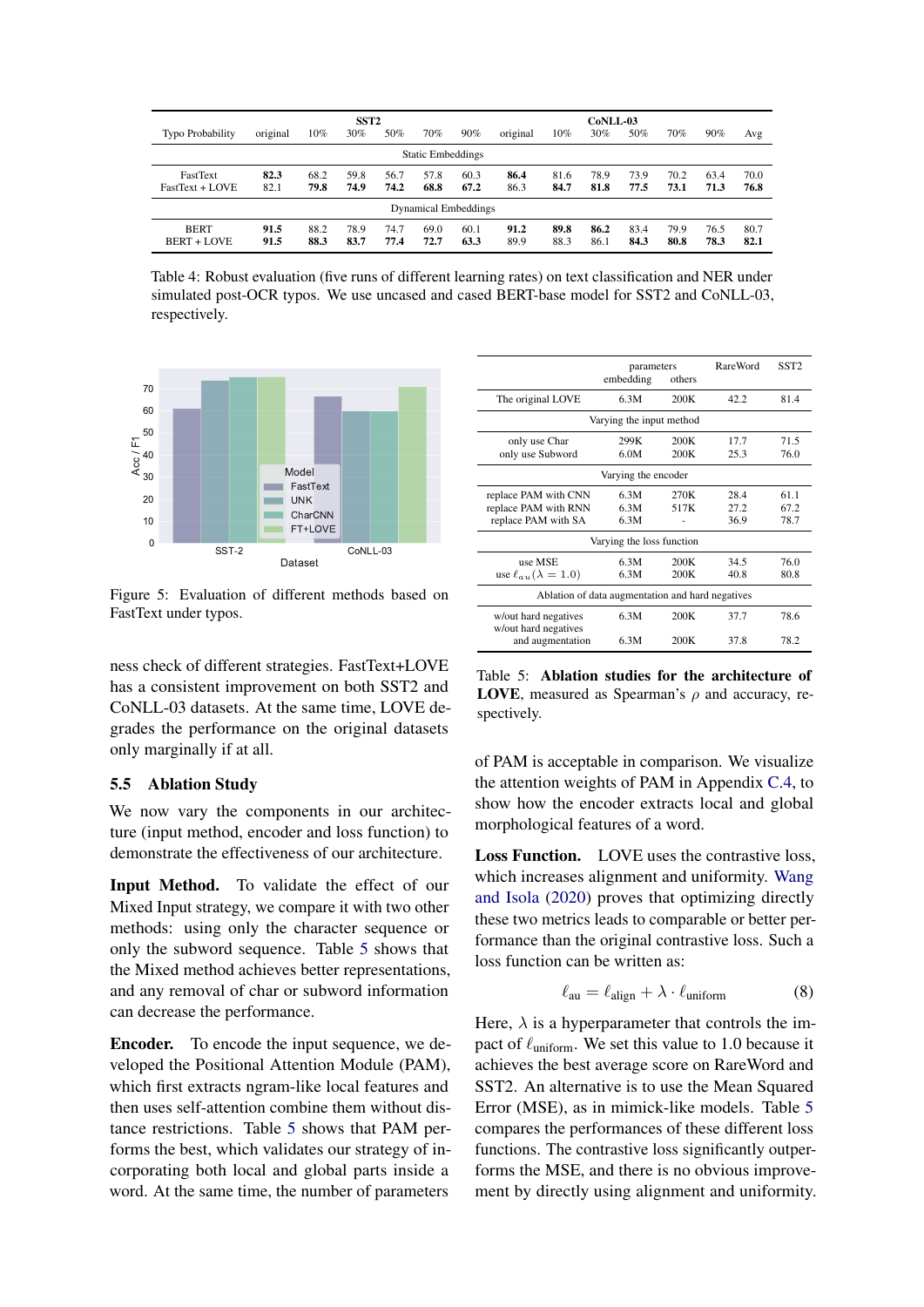<span id="page-8-2"></span>

|                                                                     | SST <sub>2</sub>     |                      |                      |                      |  |  |
|---------------------------------------------------------------------|----------------------|----------------------|----------------------|----------------------|--|--|
| typos per sentence                                                  | $type-0$             | $type-1$             | typo- $2$            | $type-3$             |  |  |
| <b>BERT</b>                                                         | 91.5                 | 77.2                 | 73.2                 | 69.4                 |  |  |
| Mimicking Input Embeddings                                          |                      |                      |                      |                      |  |  |
| $BERT + Add$<br>$BERT + Linear (2020)$<br><b>BERT</b> + Replacement | 91.3<br>91.4<br>91.5 | 77.2<br>79.6<br>81.4 | 73.5<br>77.2<br>78.7 | 70.7<br>72.8<br>73.6 |  |  |
| Mimicking Distilled Embeddings                                      |                      |                      |                      |                      |  |  |
| $BERT + Add$<br>BERT + Linear (2020)<br><b>BERT</b> + Replacement   | 91.3<br>91.3<br>91.4 | 78.8<br>81.4<br>81.5 | 75.6<br>78.7<br>78.9 | 72.3<br>73.6<br>73.8 |  |  |

Table 6: Performances of different strategies that work with BERT together, measured as the accuracy among five different learning rates.

We also tried various temperatures  $\tau$  for the contrastive loss, and the results are shown in Table [A3](#page-16-0) in the appendix. In the end, a value of  $\tau = 0.07$ provides a good performance.

Data Augmentation and Hard Negatives. In Table [5,](#page-7-2) we observe that the removal of our hard negatives decreases the performance, which demonstrates the importance of semantically different words with similar surface forms.

LOVE uses five types of word augmentation. We find that removing this augmentation does not deteriorate performance too much on the word similarity task, while it causes a 0.4 point drop in the text classification task (the last row in Table [5\)](#page-7-2), where data augmentations prove helpful in dealing with misspellings. We further analyze the performance of single and composite augmentations on RareWord and SST2 in the appendix in Figure [A3](#page-14-0) and Figure [A4.](#page-14-1) We find that a combination of all five types yields the best results.

## 5.6 The performance of mimicking BERT

As described in Section [4.5,](#page-5-2) we can mimic the input or distilled embeddings of BERT. After learning from BERT, we use the vectors generated by LOVE to replace the embeddings of OOV subwords. Finally, these new representations are fed into the multi-layer attentions. We call this method the *Replacement* strategy. To valid its effectiveness, we compare it with two other baselines: (1) Linear Combination [\(Fukuda et al.,](#page-9-6) [2020\)](#page-9-6). For each subword  $e^{sub}$ , the generated vectors of word  $e^{word}$ containing the subwords are added to the subword vectors of BERT:

$$
\mathbf{e}^{new} = (1 - \alpha) \mathbf{e}^{sub} + \alpha \mathbf{e}^{word}
$$
  
\n
$$
\alpha = \text{sigmoid} \left( \mathbf{W} \cdot \mathbf{e}^{sub} \right)
$$
 (9)

where  $e^{sub} \in \mathbb{R}^d$  is a subword vector of BERT, and  $e^{word} \in \mathbb{R}^d$  is a generated vector of our model.  $\mathbf{W} \in \mathbb{R}^d$  are trainable parameters.

(2) Add. A generated word vector is directly added to a corresponding subword vector of BERT:

$$
\mathbf{e}^{new} = \mathbf{e}^{sub} + \mathbf{e}^{word} \tag{10}
$$

Table [6](#page-8-2) shows the result of these strategies. All of them can bring a certain degree of robustness to BERT without decreasing the original capability, which demonstrates the effectiveness of our framework. Second, the replacement strategy consistently performs best. We conjecture that BERT cannot restore a reasonable meaning for those rare and misspelling words that are tokenized into subwords, and our generated vectors can be located nearby the original word in the space. Third, we find mimicking distilled embeddings performs the best while mimicking input embeddings comes close. Considering that the first method needs training on large-scale data, mimicking the input embeddings is our method of choice.

## <span id="page-8-0"></span>6 Conclusion

We have presented a lightweight contrastivelearning framework, LOVE, to learn word representations that are robust even in the face of out-ofvocabulary words. Through a series of empirical studies, we have shown that our model (with only 6.5M parameters) can achieve similar or even better word embeddings on both intrinsic and extrinsic evaluations compared to other mimick-like models. Moreover, our model can be added to models with static embeddings (such as FastText) or dynamical embeddings (such as BERT) in a plug-and-play fashion, and bring significant improvements there. For future work, we aim to extend our model to languages other than English.

# 7 Acknowledgements

We sincerely thank all the reviewers for their insightful comments and helpful suggestions. This work was partially funded by ANR-20-CHIA-0012- 01 ("NoRDF").

#### References

<span id="page-8-1"></span>Eneko Agirre, Enrique Alfonseca, Keith Hall, Jana Kravalova, Marius Pasca, and Aitor Soroa. 2009. A study on similarity and relatedness using distributional and wordnet-based approaches.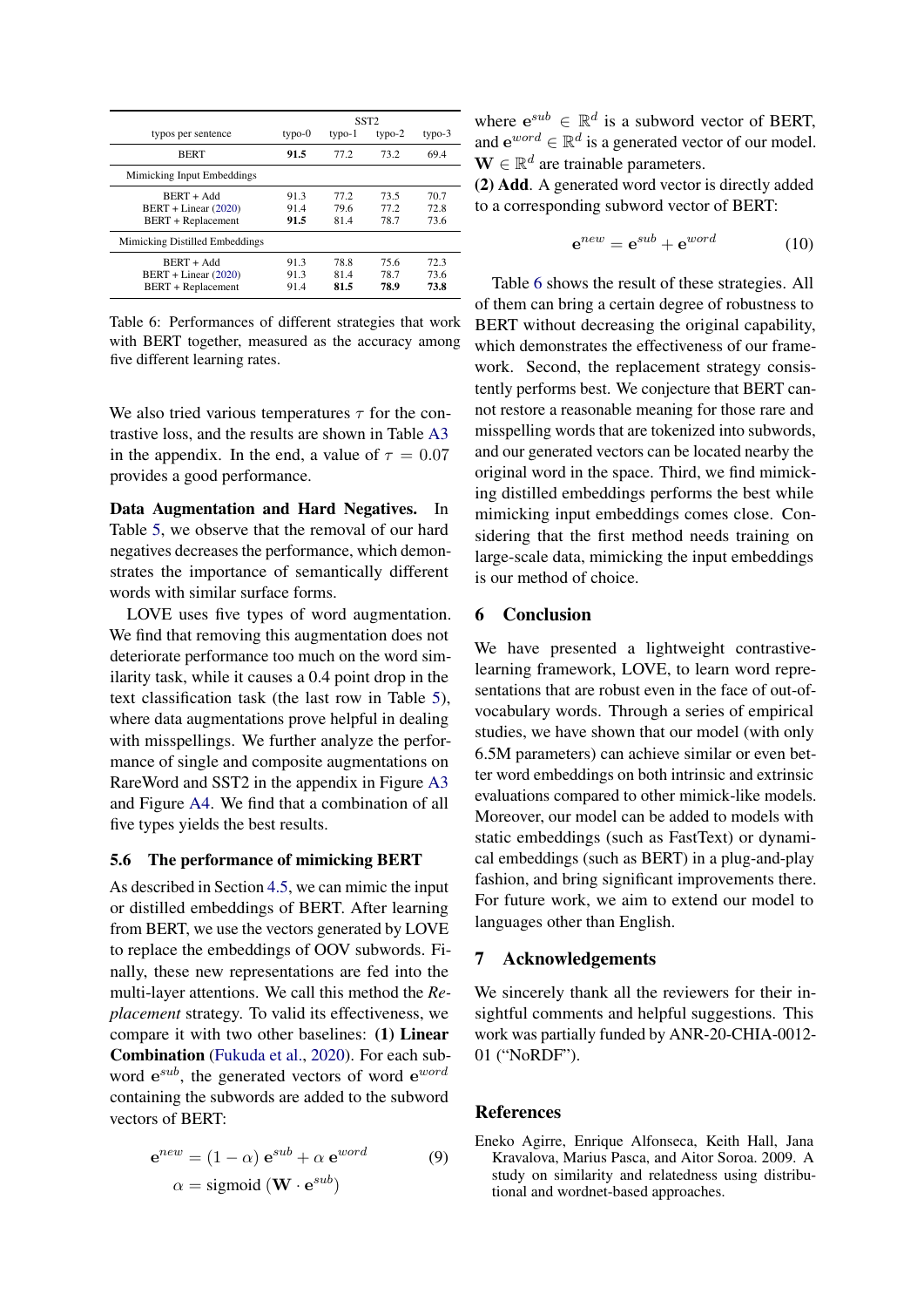- <span id="page-9-21"></span>Abdulrahman Almuhareb. 2006. *Attributes in lexical acquisition*. Ph.D. thesis, University of Essex.
- <span id="page-9-22"></span>Marco Baroni and Alessandro Lenci. 2011. How we blessed distributional semantic evaluation. In *Proceedings of the GEMS 2011 Workshop on GEometrical Models of Natural Language Semantics*, pages 1–10.
- <span id="page-9-7"></span>Suzanna Becker and Geoffrey E Hinton. 1992. Selforganizing neural network that discovers surfaces in random-dot stereograms. *Nature*, 355(6356):161– 163.
- <span id="page-9-0"></span>Yonatan Belinkov and Yonatan Bisk. 2018. [Synthetic](https://openreview.net/forum?id=BJ8vJebC-) [and natural noise both break neural machine transla](https://openreview.net/forum?id=BJ8vJebC-)[tion.](https://openreview.net/forum?id=BJ8vJebC-) In *International Conference on Learning Representations*.
- <span id="page-9-1"></span>Piotr Bojanowski, Edouard Grave, Armand Joulin, and Tomas Mikolov. 2017. Enriching word vectors with subword information. *Transactions of the Association for Computational Linguistics*, 5:135–146.
- <span id="page-9-15"></span>Rishi Bommasani, Kelly Davis, and Claire Cardie. 2020. Interpreting pretrained contextualized representations via reductions to static embeddings. In *Proceedings of the 58th Annual Meeting of the Association for Computational Linguistics*, pages 4758– 4781.
- <span id="page-9-8"></span>Jane Bromley, James W Bentz, Léon Bottou, Isabelle Guyon, Yann LeCun, Cliff Moore, Eduard Säckinger, and Roopak Shah. 1993. Signature verification using a "siamese" time delay neural network. *International Journal of Pattern Recognition and Artificial Intelligence*, 7(04):669–688.
- <span id="page-9-20"></span>Elia Bruni, Nam-Khanh Tran, and Marco Baroni. 2014. Multimodal distributional semantics. *Journal of artificial intelligence research*, 49:1–47.
- <span id="page-9-5"></span>Kris Cao and Marek Rei. 2016. A joint model for word embedding and word morphology. In *Proceedings of the 1st Workshop on Representation Learning for NLP*, pages 18–26.
- <span id="page-9-10"></span>Ting Chen, Simon Kornblith, Mohammad Norouzi, and Geoffrey Hinton. 2020. A simple framework for contrastive learning of visual representations. In *International conference on machine learning*, pages 1597–1607. PMLR.
- <span id="page-9-12"></span>Ting Chen, Yizhou Sun, Yue Shi, and Liangjie Hong. 2017. On sampling strategies for neural networkbased collaborative filtering. In *Proceedings of the 23rd ACM SIGKDD International Conference on Knowledge Discovery and Data Mining*, pages 767– 776.
- <span id="page-9-17"></span>Billy Chiu, Anna Korhonen, and Sampo Pyysalo. 2016. Intrinsic evaluation of word vectors fails to predict extrinsic performance. In *Proceedings of the 1st workshop on evaluating vector-space representations for NLP*, pages 1–6.
- <span id="page-9-3"></span>Jacob Devlin, Ming-Wei Chang, Kenton Lee, and Kristina Toutanova. 2019. Bert: Pre-training of deep bidirectional transformers for language understanding. In *Proceedings of the 2019 Conference of the North American Chapter of the Association for Computational Linguistics: Human Language Technologies, Volume 1 (Long and Short Papers)*, pages 4171–4186.
- <span id="page-9-4"></span>Hicham El Boukkouri, Olivier Ferret, Thomas Lavergne, Hiroshi Noji, Pierre Zweigenbaum, and Jun'ichi Tsujii. 2020. Characterbert: Reconciling elmo and bert for word-level open-vocabulary representations from characters. In *Proceedings of the 28th International Conference on Computational Linguistics*, pages 6903–6915.
- <span id="page-9-18"></span>Manaal Faruqui, Yulia Tsvetkov, Pushpendre Rastogi, and Chris Dyer. 2016. Problems with evaluation of word embeddings using word similarity tasks. *arXiv preprint arXiv:1605.02276*.
- <span id="page-9-6"></span>Nobukazu Fukuda, Naoki Yoshinaga, and Masaru Kitsuregawa. 2020. Robust backed-off estimation of out-of-vocabulary embeddings. In *Proceedings of the 2020 Conference on Empirical Methods in Natural Language Processing: Findings*, pages 4827– 4838.
- <span id="page-9-14"></span>Tianyu Gao, Xingcheng Yao, and Danqi Chen. 2021. Simcse: Simple contrastive learning of sentence embeddings. *arXiv preprint arXiv:2104.08821*.
- <span id="page-9-13"></span>John M Giorgi, Osvald Nitski, Gary D Bader, and Bo Wang. 2020. Declutr: Deep contrastive learning for unsupervised textual representations. *arXiv preprint arXiv:2006.03659*.
- <span id="page-9-11"></span>Jean-Bastien Grill, Florian Strub, Florent Altché, Corentin Tallec, Pierre H Richemond, Elena Buchatskaya, Carl Doersch, Bernardo Avila Pires, Zhaohan Daniel Guo, Mohammad Gheshlaghi Azar, et al. 2020. Bootstrap your own latent: A new approach to self-supervised learning. *arXiv preprint arXiv:2006.07733*.
- <span id="page-9-16"></span>Prakhar Gupta and Martin Jaggi. 2021. Obtaining better static word embeddings using contextual embedding models. *arXiv preprint arXiv:2106.04302*.
- <span id="page-9-19"></span>Guy Halawi, Gideon Dror, Evgeniy Gabrilovich, and Yehuda Koren. 2012. Large-scale learning of word relatedness with constraints. In *Proceedings of the 18th ACM SIGKDD international conference on Knowledge discovery and data mining*, pages 1406– 1414.
- <span id="page-9-9"></span>Kaiming He, Haoqi Fan, Yuxin Wu, Saining Xie, and Ross Girshick. 2020. Momentum contrast for unsupervised visual representation learning. In *Proceedings of the IEEE/CVF Conference on Computer Vision and Pattern Recognition*, pages 9729–9738.
- <span id="page-9-2"></span>Benjamin Heinzerling and Michael Strube. 2017. Bpemb: Tokenization-free pre-trained subword embeddings in 275 languages. *arXiv preprint arXiv:1710.02187*.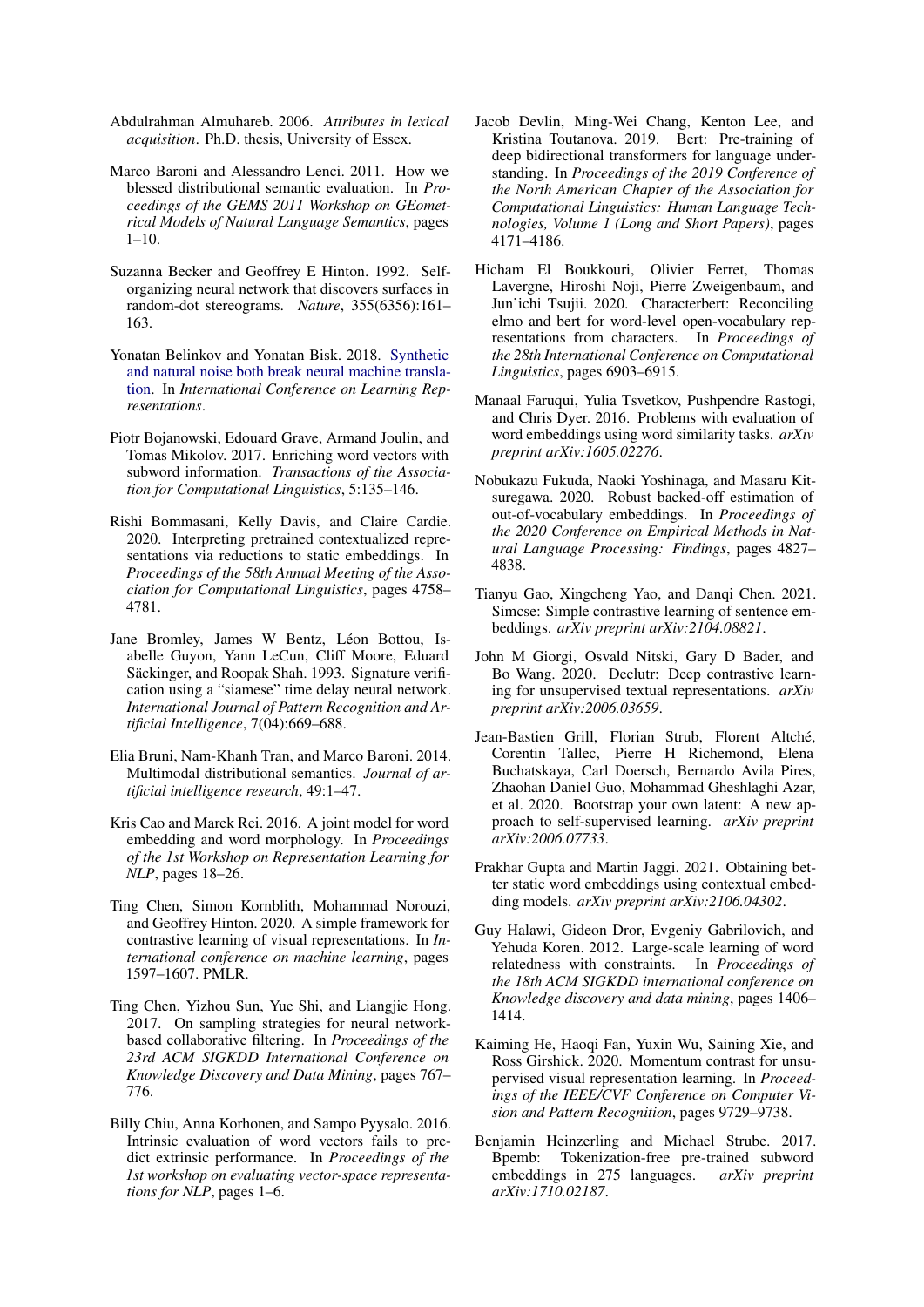- <span id="page-10-17"></span>Felix Hill, Roi Reichart, and Anna Korhonen. 2015. Simlex-999: Evaluating semantic models with (genuine) similarity estimation. *Computational Linguistics*, 41(4):665–695.
- <span id="page-10-14"></span>R Devon Hjelm, Alex Fedorov, Samuel Lavoie-Marchildon, Karan Grewal, Phil Bachman, Adam Trischler, and Yoshua Bengio. 2018. Learning deep representations by mutual information estimation and maximization. *arXiv preprint arXiv:1808.06670*.
- <span id="page-10-10"></span>Ziniu Hu, Ting Chen, Kai-Wei Chang, and Yizhou Sun. 2019. Few-shot representation learning for out-ofvocabulary words. In *Proceedings of the 57th Annual Meeting of the Association for Computational Linguistics*, pages 4102–4112.
- <span id="page-10-20"></span>Zhiheng Huang, Wei Xu, and Kai Yu. 2015. Bidirectional lstm-crf models for sequence tagging. *arXiv preprint arXiv:1508.01991*.
- <span id="page-10-4"></span>Di Jin, Zhijing Jin, Joey Tianyi Zhou, and Peter Szolovits. 2020. Is bert really robust? a strong baseline for natural language attack on text classification and entailment. In *Proceedings of the AAAI conference on artificial intelligence*, volume 34, pages 8018–8025.
- <span id="page-10-11"></span>Zhao Jinman, Shawn Zhong, Xiaomin Zhang, and Yingyu Liang. 2020. Pbos: Probabilistic bag-ofsubwords for generalizing word embedding. In *Findings of the Association for Computational Linguistics: EMNLP 2020*, pages 596–611.
- <span id="page-10-7"></span>Yeachan Kim, Kang-Min Kim, Ji-Min Lee, and SangKeun Lee. 2018. Learning to generate word representations using subword information. In *Proceedings of the 27th International Conference on Computational Linguistics*, pages 2551–2561.
- <span id="page-10-8"></span>Bofang Li, Aleksandr Drozd, Tao Liu, and Xiaoyong Du. 2018. Subword-level composition functions for learning word embeddings. In *Proceedings of the second workshop on subword/character level models*, pages 38–48.
- <span id="page-10-3"></span>Bin Liang, Hongcheng Li, Miaoqiang Su, Pan Bian, Xirong Li, and Wenchang Shi. 2018. Deep text classification can be fooled. In *Proceedings of the 27th International Joint Conference on Artificial Intelligence*, pages 4208–4215.
- <span id="page-10-6"></span>Yinhan Liu, Myle Ott, Naman Goyal, Jingfei Du, Mandar Joshi, Danqi Chen, Omer Levy, Mike Lewis, Luke Zettlemoyer, and Veselin Stoyanov. 2020. [Ro{bert}a: A robustly optimized {bert} pretraining](https://openreview.net/forum?id=SyxS0T4tvS) [approach.](https://openreview.net/forum?id=SyxS0T4tvS)
- <span id="page-10-15"></span>Lajanugen Logeswaran and Honglak Lee. 2018. [An ef](https://openreview.net/forum?id=rJvJXZb0W)[ficient framework for learning sentence representa](https://openreview.net/forum?id=rJvJXZb0W)[tions.](https://openreview.net/forum?id=rJvJXZb0W) In *International Conference on Learning Representations*.
- <span id="page-10-16"></span>Minh-Thang Luong, Richard Socher, and Christopher D Manning. 2013. Better word representations with recursive neural networks for morphology. In *Proceedings of the seventeenth conference on computational natural language learning*, pages 104– 113.
- <span id="page-10-18"></span>Edward Ma. 2019. Nlp augmentation. https://github.com/makcedward/nlpaug.
- <span id="page-10-12"></span>Wentao Ma, Yiming Cui, Chenglei Si, Ting Liu, Shijin Wang, and Guoping Hu. 2020. Charbert: Characteraware pre-trained language model. In *Proceedings of the 28th International Conference on Computational Linguistics*, pages 39–50.
- <span id="page-10-21"></span>James MacQueen et al. 1967. Some methods for classification and analysis of multivariate observations. In *Proceedings of the fifth Berkeley symposium on mathematical statistics and probability*, volume 1, pages 281–297. Oakland, CA, USA.
- <span id="page-10-0"></span>Tomas Mikolov, Kai Chen, Greg Corrado, and Jeffrey Dean. 2013a. Efficient estimation of word representations in vector space. *arXiv preprint arXiv:1301.3781*.
- <span id="page-10-1"></span>Tomas Mikolov, Ilya Sutskever, Kai Chen, Greg S Corrado, and Jeff Dean. 2013b. Distributed representations of words and phrases and their compositionality. In *Advances in neural information processing systems*, pages 3111–3119.
- <span id="page-10-13"></span>Aaron van den Oord, Yazhe Li, and Oriol Vinyals. 2018. Representation learning with contrastive predictive coding. *arXiv preprint arXiv:1807.03748*.
- <span id="page-10-19"></span>Bo Pang and Lillian Lee. 2005. Seeing stars: Exploiting class relationships for sentiment categorization with respect to rating scales. *arXiv preprint cs/0506075*.
- <span id="page-10-2"></span>Jeffrey Pennington, Richard Socher, and Christopher D Manning. 2014. Glove: Global vectors for word representation. In *Proceedings of the 2014 conference on empirical methods in natural language processing (EMNLP)*, pages 1532–1543.
- <span id="page-10-5"></span>Matthew E. Peters, Mark Neumann, Mohit Iyyer, Matt Gardner, Christopher Clark, Kenton Lee, and Luke Zettlemoyer. 2018. Deep contextualized word representations. In *Proceedings of the 2018 Conference of the North American Chapter of the Association for Computational Linguistics: Human Language Technologies, Volume 1 (Long Papers)*, pages 2227– 2237.
- <span id="page-10-9"></span>Aleksandra Piktus, Necati Bora Edizel, Piotr Bojanowski, Édouard Grave, Rui Ferreira, and Fabrizio Silvestri. 2019. Misspelling oblivious word embeddings. In *Proceedings of the 2019 Conference of the North American Chapter of the Association for Computational Linguistics: Human Language Technologies, Volume 1 (Long and Short Papers)*, pages 3226–3234.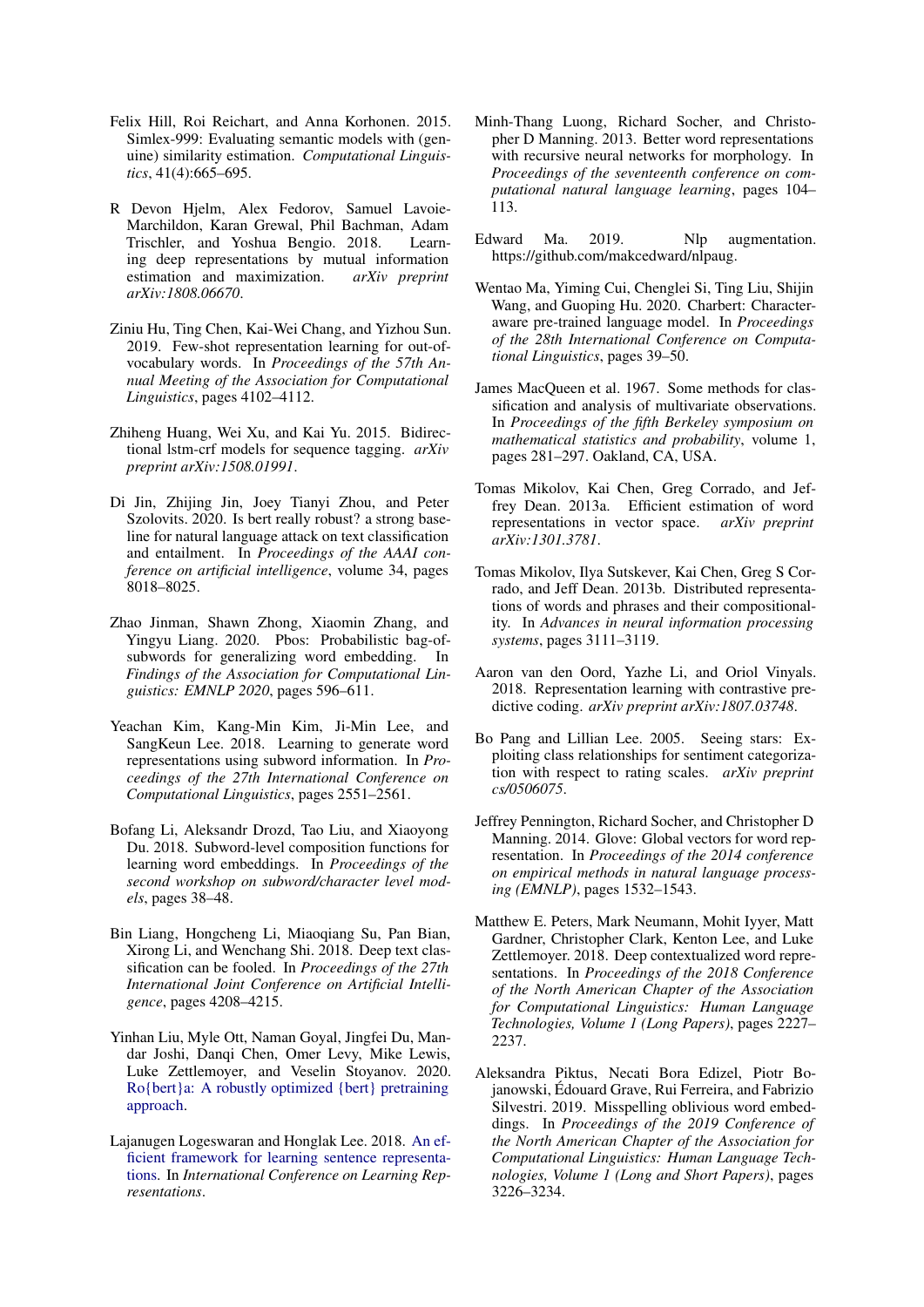- <span id="page-11-3"></span>Yuval Pinter, Robert Guthrie, and Jacob Eisenstein. 2017. Mimicking word embeddings using subword rnns. In *Proceedings of the 2017 Conference on Empirical Methods in Natural Language Processing*, pages 102–112.
- <span id="page-11-11"></span>Danish Pruthi, Bhuwan Dhingra, and Zachary C Lipton. 2019. Combating adversarial misspellings with robust word recognition. In *Proceedings of the 57th Annual Meeting of the Association for Computational Linguistics*, pages 5582–5591.
- <span id="page-11-18"></span>Erik Tjong Kim Sang and Fien De Meulder. 2003. Introduction to the conll-2003 shared task: Languageindependent named entity recognition. In *Proceedings of the Seventh Conference on Natural Language Learning at HLT-NAACL 2003*, pages 142–147.
- <span id="page-11-5"></span>Shota Sasaki, Jun Suzuki, and Kentaro Inui. 2019. Subword-based compact reconstruction of word embeddings. In *Proceedings of the 2019 Conference of the North American Chapter of the Association for Computational Linguistics: Human Language Technologies, Volume 1 (Long and Short Papers)*, pages 3498–3508.
- <span id="page-11-9"></span>Timo Schick and Hinrich Schütze. 2019a. Attentive mimicking: Better word embeddings by attending to informative contexts. *arXiv preprint arXiv:1904.01617*.
- <span id="page-11-10"></span>Timo Schick and Hinrich Schütze. 2019b. Learning semantic representations for novel words: Leveraging both form and context. In *Proceedings of the AAAI Conference on Artificial Intelligence*, volume 33, pages 6965–6973.
- <span id="page-11-7"></span>Timo Schick and Hinrich Schütze. 2020. Rare words: A major problem for contextualized embeddings and how to fix it by attentive mimicking. In *Proceedings of the AAAI Conference on Artificial Intelligence*, volume 34, pages 8766–8774.
- <span id="page-11-19"></span>Larry Smith, Lorraine K Tanabe, Rie Johnson nee Ando, Cheng-Ju Kuo, I-Fang Chung, Chun-Nan Hsu, Yu-Shi Lin, Roman Klinger, Christoph M Friedrich, Kuzman Ganchev, et al. 2008. Overview of biocreative ii gene mention recognition. *Genome biology*, 9(2):1–19.
- <span id="page-11-12"></span>Richard Socher, Alex Perelygin, Jean Wu, Jason Chuang, Christopher D Manning, Andrew Y Ng, and Christopher Potts. 2013. Recursive deep models for semantic compositionality over a sentiment treebank. In *Proceedings of the 2013 conference on empirical methods in natural language processing*, pages 1631–1642.
- <span id="page-11-0"></span>Lichao Sun, Kazuma Hashimoto, Wenpeng Yin, Akari Asai, Jia Li, Philip Yu, and Caiming Xiong. 2020. Adv-bert: Bert is not robust on misspellings! generating nature adversarial samples on bert. *arXiv preprint arXiv:2003.04985*.
- <span id="page-11-8"></span>Ahmet Üstün, Murathan Kurfalı, and Burcu Can. 2018. Characters or morphemes: How to represent words? Association for Computational Linguistics.
- <span id="page-11-15"></span>Ashish Vaswani, Noam Shazeer, Niki Parmar, Jakob Uszkoreit, Llion Jones, Aidan N Gomez, Łukasz Kaiser, and Illia Polosukhin. 2017. Attention is all you need. *Advances in neural information processing systems*, 30.
- <span id="page-11-17"></span>Bin Wang, Angela Wang, Fenxiao Chen, Yuncheng Wang, and C-C Jay Kuo. 2019. Evaluating word embedding models: Methods and experimental results. *APSIPA transactions on signal and information processing*, 8.
- <span id="page-11-16"></span>Tongzhou Wang and Phillip Isola. 2020. Understanding contrastive representation learning through alignment and uniformity on the hypersphere. In *International Conference on Machine Learning*, pages 9929–9939. PMLR.
- <span id="page-11-1"></span>John Wieting, Mohit Bansal, Kevin Gimpel, and Karen Livescu. 2016. Charagram: Embedding words and sentences via character n-grams. In *Proceedings of the 2016 Conference on Empirical Methods in Natural Language Processing*, pages 1504–1515.
- <span id="page-11-21"></span>Thomas Wolf, Lysandre Debut, Victor Sanh, Julien Chaumond, Clement Delangue, Anthony Moi, Pierric Cistac, Tim Rault, Remi Louf, Morgan Funtowicz, et al. 2020. Transformers: State-of-the-art natural language processing. In *Proceedings of the 2020 Conference on Empirical Methods in Natural Language Processing: System Demonstrations*, pages 38–45.
- <span id="page-11-14"></span>Yonghui Wu, Mike Schuster, Zhifeng Chen, Quoc V Le, Mohammad Norouzi, Wolfgang Macherey, Maxim Krikun, Yuan Cao, Qin Gao, Klaus Macherey, et al. 2016. Google's neural machine translation system: Bridging the gap between human and machine translation. *arXiv preprint arXiv:1609.08144*.
- <span id="page-11-13"></span>Zhuofeng Wu, Sinong Wang, Jiatao Gu, Madian Khabsa, Fei Sun, and Hao Ma. 2020. Clear: Contrastive learning for sentence representation. *arXiv preprint arXiv:2012.15466*.
- <span id="page-11-6"></span>Zhilin Yang, Zihang Dai, Yiming Yang, Jaime Carbonell, Russ R Salakhutdinov, and Quoc V Le. 2019. Xlnet: Generalized autoregressive pretraining for language understanding. *Advances in neural information processing systems*, 32.
- <span id="page-11-20"></span>Ye Zhang and Byron Wallace. 2015. A sensitivity analysis of (and practitioners' guide to) convolutional neural networks for sentence classification. *arXiv preprint arXiv:1510.03820*.
- <span id="page-11-2"></span>Yijia Zhang, Qingyu Chen, Zhihao Yang, Hongfei Lin, and Zhiyong Lu. 2019. Biowordvec, improving biomedical word embeddings with subword information and mesh. *Scientific data*, 6(1):1–9.
- <span id="page-11-4"></span>Jinman Zhao, Sidharth Mudgal, and Yingyu Liang. 2018. Generalizing word embeddings using bag of subwords. In *Proceedings of the 2018 Conference on Empirical Methods in Natural Language Processing*, pages 601–606.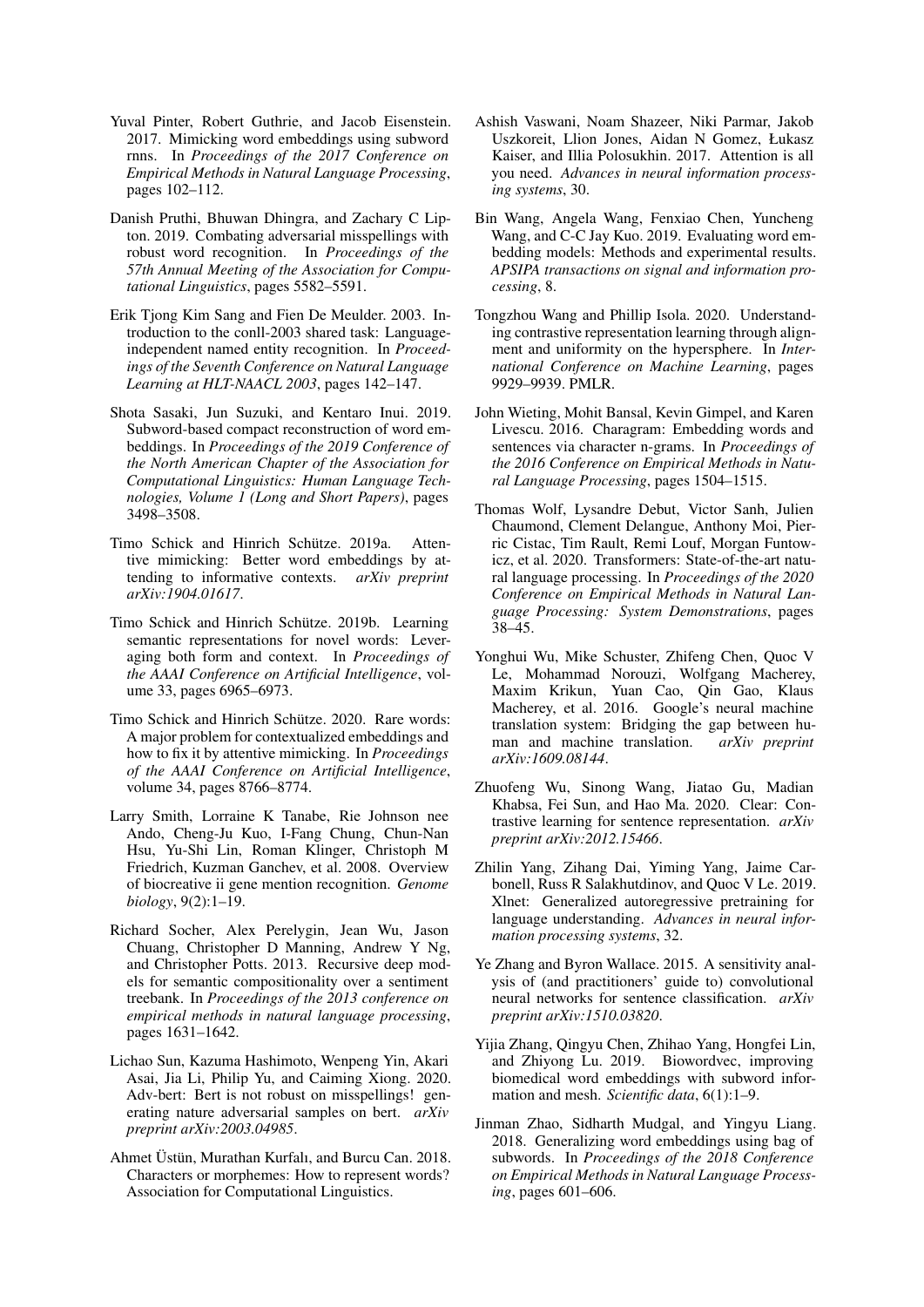<span id="page-12-0"></span>Yi Zhu, Ivan Vulić, and Anna Korhonen. 2019. A systematic study of leveraging subword information for learning word representations. In *Proceedings of the 2019 Conference of the North American Chapter of the Association for Computational Linguistics: Human Language Technologies, Volume 1 (Long and Short Papers)*, pages 912–932.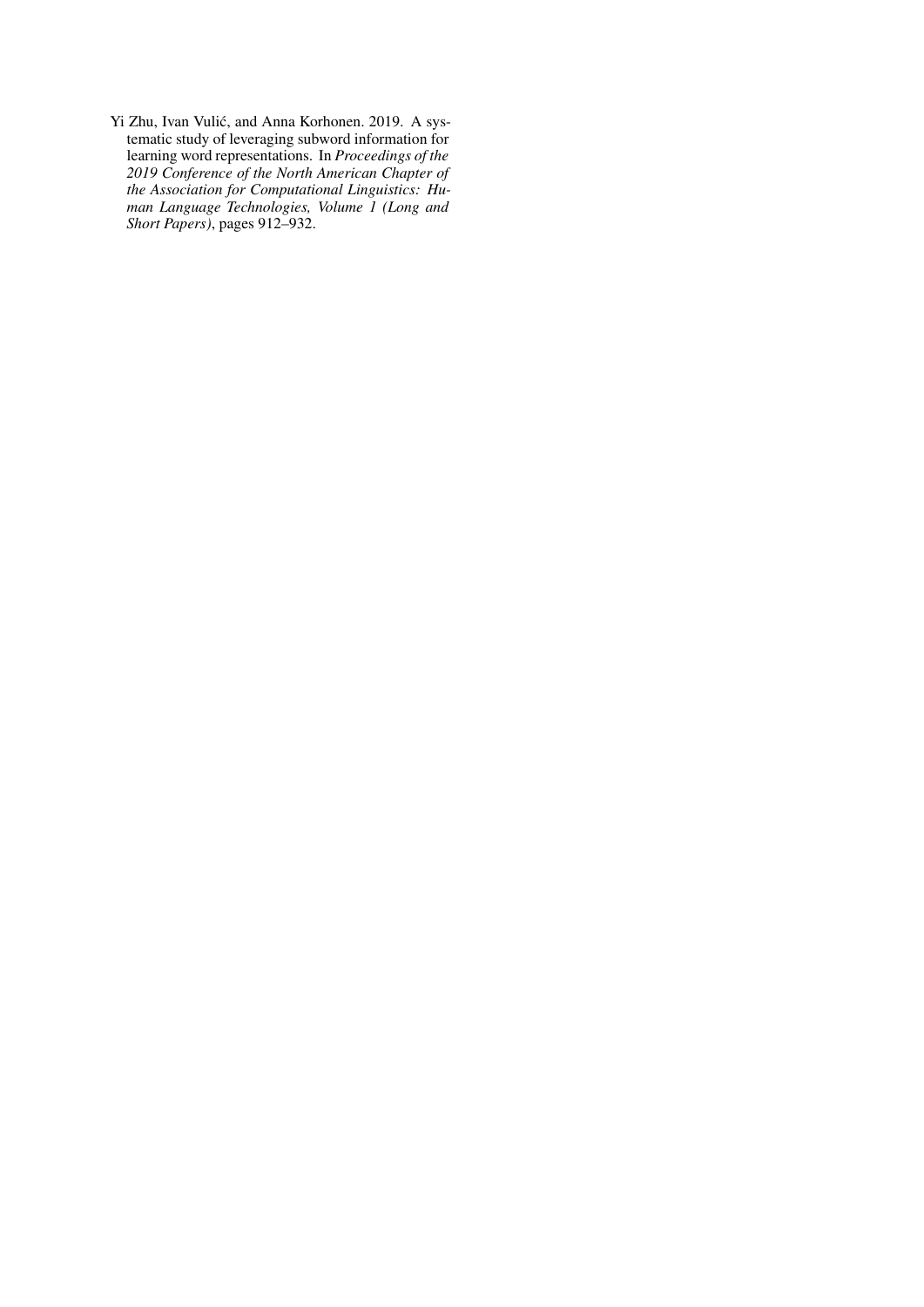<span id="page-13-0"></span>

Figure A1: An illustration of our Mixed input for the word misspell.

## A Details of Our Approach

#### <span id="page-13-1"></span>A.1 Shrinking Our Model

We consider the following four methods to reduce the total parameters of our model:

(1) Matrix Decomposition. The original matrix can be decomposed into two smaller matrices  $V =$  $\mathbf{U} \times \mathbf{M}, \mathbf{U} \in \mathbb{R}^{|\mathcal{V}| \times h}, \mathbf{M} \in \mathbb{R}^{h \times m}$  and  $h < m$ . Here, we set  $m = 300$  and  $h = 200$  respectively.

(2) Top Subword. We use only the top-k frequent subwords, using the word frequencies from a corpus. We set the parameter  $k = 20000$ .

(3) Hashing. We use a hashing strategy to share memory for subwords aiming to reduce the parameters. We use a bucket size of 20000.

(4) Preprocessing. The original vocabulary contains plurals and conjugations, therefore we stem all complete words and remove words with numerals, obtaining a new vocabulary of 21257 words.

Table [A1](#page-13-3) shows that the preprocessing method can reduce parameters very effectively while obtaining a very competitive performance.

<span id="page-13-3"></span>

|                                                      | embedding                | parameters<br>non-embedding  | RareWord                     | SST <sub>2</sub>             |
|------------------------------------------------------|--------------------------|------------------------------|------------------------------|------------------------------|
| Original                                             | 9M                       | 200K                         | 43.5                         | 80.7                         |
| Decomposition<br>$Top-K$<br>Hashing<br>Preprocessing | 5.6M<br>6M<br>6М<br>6.3M | 200K<br>200K<br>200K<br>200K | 38.1<br>39.2<br>40.5<br>42.4 | 80.3<br>80.1<br>80.4<br>80.7 |

Table A1: Performance of different shrinkage strategies, measured as Spearman's  $\rho$  and accuracy, respectively. The target vectors are from fasttext-crawl-300d-2M.

#### <span id="page-13-2"></span>B Details of Our Experiments

#### B.1 Training of Mimick-like Models

Our target pre-trained embeddings are those from FastText fasttext-crawl-300d-2M, because they provide a strong baseline. They sum up subword-level information to produce vectors for arbitrary words. We also compare to MIMICK, BoS, and KVQ-FH, which do not train on contextual words. We do not compare to Robust Backedoff Estimation [\(Fukuda et al.,](#page-9-6) [2020\)](#page-9-6) and PBoS [\(Jin-](#page-10-11)

<span id="page-13-4"></span>

| Hyperparam            | SST <sub>2</sub> | MR          | CONLL-03   | BC <sub>2GM</sub> |
|-----------------------|------------------|-------------|------------|-------------------|
| model<br>layer        | <b>CNN</b>       | <b>CNN</b>  | BiLSTM+CRF | <b>BiLSTM+CRF</b> |
| kernel                | [3,4,5]          | [3,4,5]     | -          | ۰                 |
| filter<br>hidden size | 100<br>300       | 100<br>300  | 300        | 300               |
| optimizer<br>dropout  | Adam<br>0.5      | Adam<br>0.5 | SGD<br>0.5 | SGD<br>0.5        |
| batch size<br>epoch   | 50<br>5          | 50<br>5     | 768<br>100 | 768<br>100        |

Table A2: Hyperparameters for extrinsic datasets.

[man et al.,](#page-10-11) [2020\)](#page-10-11), because they need larger and more complex models. Robust Backed-off Estimation uses string matching to find the top-k similar words from the entire vocabulary when imputing. Using the same target vectors, the number of parameter of BoS and PBoS are 163M and 316M, respectively. We re-train MIMICK, BoS, and KVQ-FH as baselines according to the published settings. In order to compare at the same parameter level, we use subwords for MIMICK instead of pure characters and adjust the hashing size  $H = 40K$  for KVQ-FH.

#### B.2 Robustness Evaluations

As for our model, we first lower-case and tokenize each word by using WordPiece [\(Wu et al.,](#page-11-14) [2016\)](#page-11-14) with a vocabulary of  $30K$  subwords and preprocess them by stemming and removing subwords with numerals. This yields a vocabulary of 21257 words. Each subword is represented by corresponding vectors from our model and we adopt a modified attention model to encode the subword sequence. Specifically, the layer number of this encoder is just 1 for efficiency and the hidden dimension is 300. In each block, the number of attention heads is 1 and we use fixed sinusoidal position embeddings [\(Vaswani et al.,](#page-11-15) [2017\)](#page-11-15) for positional information. To train the contrastive learning framework, we use the open-source tool [\(Ma,](#page-10-18) [2019\)](#page-10-18) to augment a word, and use the probabilities {0.07, 0.07, 0.07, 0.07, 0.36, 0.36} for six augmentations: swap, drop, insert, keyboard, synonym, no-operation. Hard negatives are generated by edit distance. For each target word, we store the top-100 similar words and insert 3 of them into a mini-batch as hard negatives. The loss function is a standard contrastive loss with temperature  $\tau = 0.07$ . The optimizer is Adam and the learning rate is 0.002. The dropout rate is 0.2 and we train the model for 20 epochs in total.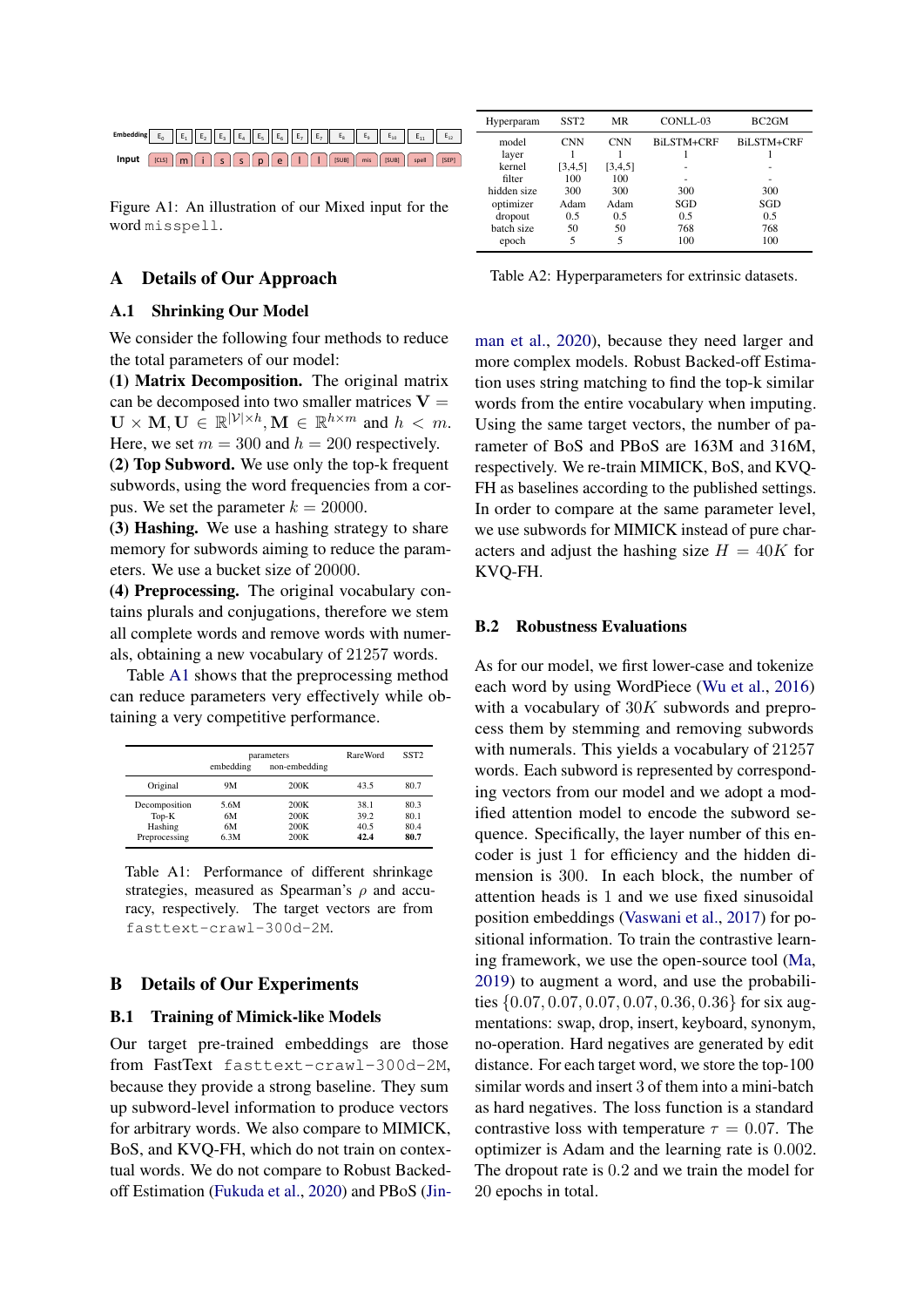<span id="page-14-2"></span>

Figure A2: PCA visualizations of word vectors generated by LOVE, BoS, and KVQ-FH. Different colors mean different clusters, as predicted by K-means. There are three OOV words: oxgen, archiitect and leukamia.

<span id="page-14-0"></span>

Figure A3: Performances of different augmentations on RareWord, measured as Spearman's ρ. Diagonal entries correspond to individual augmentation and offdiagonal entries correspond to composite augmentation.

<span id="page-14-1"></span>

Figure A4: Performances of different augmentations on SST2, measured as accuracy. Diagonal entries correspond to individual augmentation and off-diagonal entries correspond to composite augmentation.

## B.3 Intrinsic and Extrinsic Evaluations

We choose the setting discussed in Section [4](#page-3-0) to train our model for 20 epochs, and evaluate each intrinsic task based on the vectors that the models produce. As for the extrinsic tasks, we feed word vectors into each neural network and fix them during training. We use CNNs for text classification [\(Zhang and Wallace,](#page-11-20) [2015\)](#page-11-20) and BiLSTM+CRF for NER [\(Huang et al.,](#page-10-20) [2015\)](#page-10-20). We compare different embeddings on both intrinsic and extrinsic datasets by using generated vectors. For the word cluster tasks, the produced vectors are clustered by K-Means and then measured by Purity. The hyper-parameters of the extrinsic tasks are shown in Table [A2.](#page-13-4) For each dataset, our model is trained with five learning rates  ${5e-3, 3e-3, 1e-3, 8e 4, 5e - 4$ . We select the best one on the development set to report its score on the test set.

To generate a corrupted dataset, we simulate post-OCR errors. We adopt the augmentation tool developed by [Ma](#page-10-18) [\(2019\)](#page-10-18) to corrupt 70% of the original words. To check the robustness of BERT, we directly finetune a BERT-base model using Huggingface [\(Wolf et al.,](#page-11-21) [2020\)](#page-11-21). During finetuning, the batch size is 16 and we train 5 epochs. We select the best model among five learning rates  ${9e-5, 7e-5, 5e-5, 3e-5, 1e-5}$  on the development set and report the score of the model on the test set.

#### B.4 Datasets

Intrinsic Datasets. We use six word similarity datasets: (1) RareWord [\(Luong et al.,](#page-10-16) [2013\)](#page-10-16) (2) SimLex [\(Hill et al.,](#page-10-17) [2015\)](#page-10-17) (3) MTurk [\(Halawi et al.,](#page-9-19) [2012\)](#page-9-19) (4) MEN [\(Bruni et al.,](#page-9-20) [2014\)](#page-9-20) (5) Word-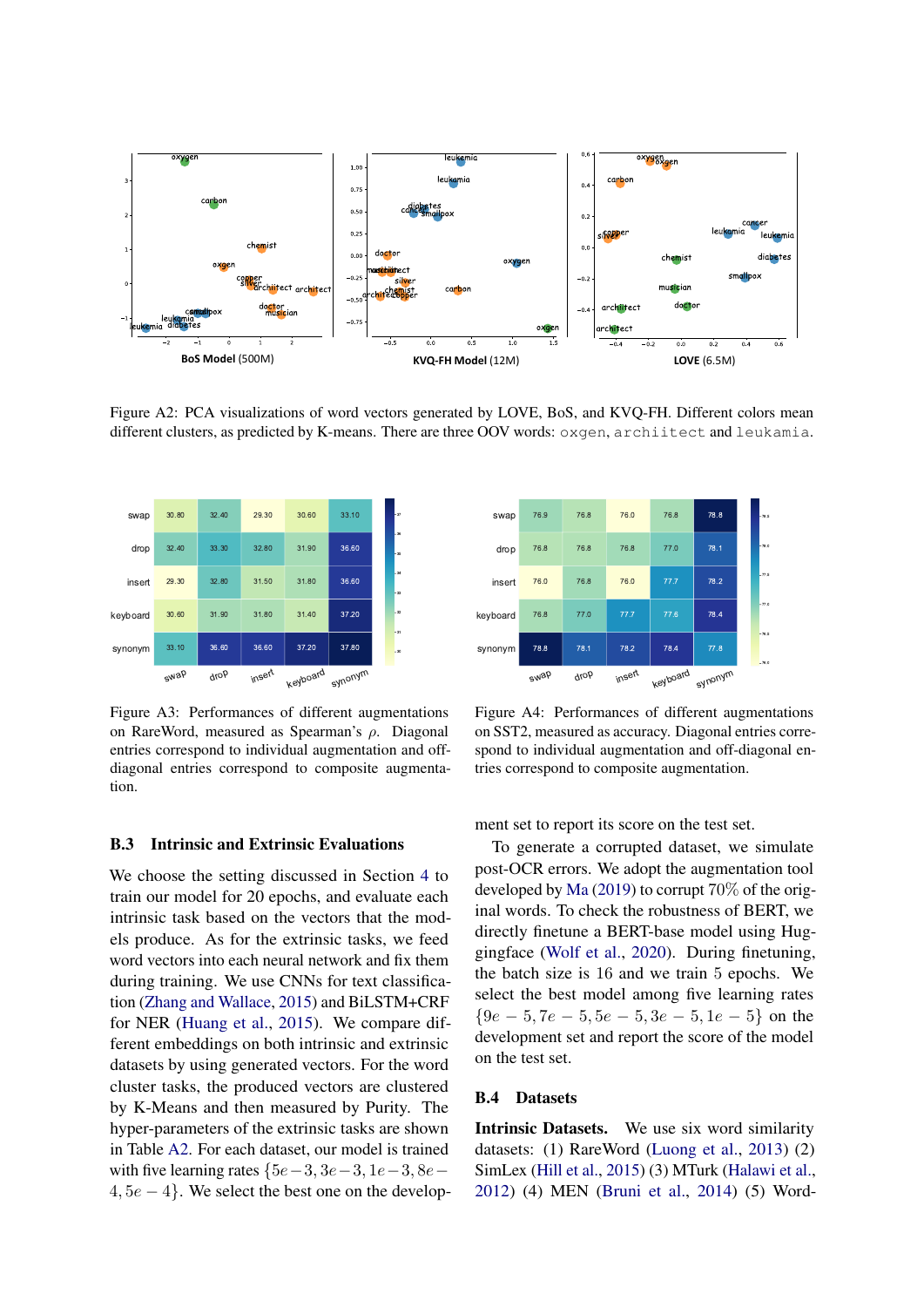<span id="page-15-1"></span>

Figure A5: Visualization of positional weights for the post-OCR word bec0me (the correct one is become).

<span id="page-15-2"></span>

Figure A6: Visualization of self-attention weights for the post-OCR word bec0me.

Sim [\(Agirre et al.,](#page-8-1) [2009\)](#page-8-1), and (6) Simverb [\(Agirre](#page-8-1) [et al.,](#page-8-1) [2009\)](#page-8-1). The task is scored by Spearman's  $\rho$ , which computes the correlation between gold similarity and the similarity obtained from generated vectors. For the word cluster task, we use (1) AP [\(Almuhareb,](#page-9-21) [2006\)](#page-9-21) and (2) BLESS [\(Baroni and](#page-9-22) [Lenci,](#page-9-22) [2011\)](#page-9-22). The generated word vectors are first clustered by K-means [\(MacQueen et al.,](#page-10-21) [1967\)](#page-10-21) and then scored by the cluster purity.

Extrinsic Datasets. We use both sentence-level and token-level downstream datasets to evaluate the quality of word representations. For the sentence level, we use SST2 [\(Socher et al.,](#page-11-12) [2013\)](#page-11-12) and MR [\(Pang and Lee,](#page-10-19) [2005\)](#page-10-19), and the metric is accuracy. For the token level, we use two NER datasets: general CoNLL-03 [\(Sang and De Meulder,](#page-11-18) [2003\)](#page-11-18) and biomedical BC2GM [\(Smith et al.,](#page-11-19) [2008\)](#page-11-19). The metric is the entity-level F1 score. As before, we select the best model among five different learning rates  ${5e-3, 3e-3, 1e-3, 8e-4, 5e-4}$  on the development set and then report the model score on the test set.

## C Additional Analyses

## C.1 Qualitative Analysis

To better understand the clusterings produced by LOVE, we chose 15 words from the AP dataset [\(Al](#page-9-21)[muhareb,](#page-9-21) [2006\)](#page-9-21), covering three topics (Chemical Substance, Illness, and Occupation). We added 3 corrupted words, oxgen, archiitect and leukamia. Figure [A2](#page-14-2) shows how LOVE, BoS, and KVQ-FH cluster these words (using a PCA

projection and K-means). All approaches space out the clusters to some degree. In particular, BoS and KVQ-FH have trouble separating professions and chemical substances. For the corrupted words, only LOVE is able to embed them close enough to their original form, so that they appear in the correct cluster.

# C.2 Effect of Augmentation for Text Classification

Figure [A4](#page-14-1) shows the performance of five augmentation strategies on the text classification task SST2. We observe that synonym is the most effective methods. The first four methods have a weaker effect, but the keyboard replacement can bring a certain degree of improvement. The results on RareWord are similar (Figure [A3\)](#page-14-0).

#### C.3 Effect of  $\tau$  in Contrastive Loss

As discussed in [Chen et al.](#page-9-10) [\(2020\)](#page-9-10), a proper temperature can yield better representation in the visual area because  $\tau$  is able to weigh the negatives by their relative hardness. As shown in Table [A3,](#page-16-0) we attempt different values of temperature and find that there is no consistent  $\tau$  that makes a model work well both on intrinsic and extrinsic datasets. Hence, we choose the best performer on average, i.e.,  $\tau = 0.07$ .

## <span id="page-15-0"></span>C.4 Visualization of Encoder

As mentioned before, we combine two types of attention heads (self-attention and positional attention) to encode a subword sequence. Here, we vi-